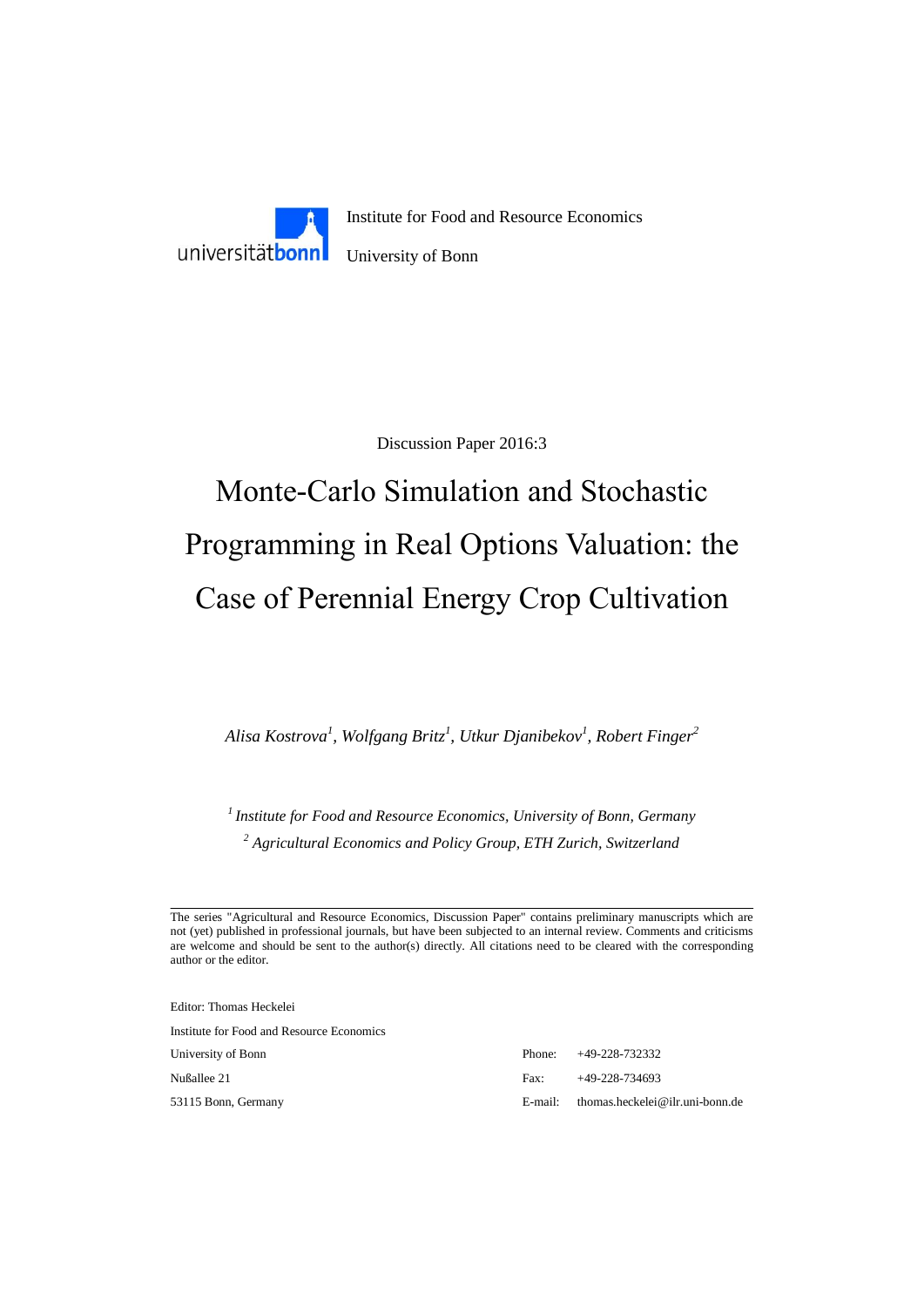## Monte-Carlo Simulation and Stochastic Programming in Real Options Valuation: the Case of Perennial Energy Crop Cultivation

*Alisa Kostrova, Wolfgang Britz, Utkur Djanibekov, Robert Finger*

#### **Abstract**

There are two prominent approaches in the valuation of American option, if no closed-form solution is available: stochastic simulation based on binomial (trinomial) scenario tree, and Monte-Carlo simulation. Yet, in practice real options rarely stand alone; and neither method excels in the valuation of compound American option subject to resource endowments and returns-toscale, as well as a set of investment options of predefined sizes. In this paper, we develop an approach, based on Monte-Carlo simulation, scenario tree reduction, and stochastic programming. It is especially advantageous for real options valuation where not only timing, but also the scale and interaction with constraints and alternative activities matter. For illustrative purposes, we employ the option to adopt, harvest, and reconvert perennial energy crop in a farm-level context.

**Keywords:** Scenario Tree Reduction, Compound Option, American Option, Farming Investment Decision, Bioenergy.

**JEL classification:** C61, C63, G32, Q12, Q42

#### **1 Introduction**

In the absence of a closed-form solution, real options are valued with numerical methods. In case of simple European options, this is often done by the Black-Scholes-Merton model (Merton 1973). As for American options, there are two prominent approaches: stochastic simulation based on binomial (trinomial)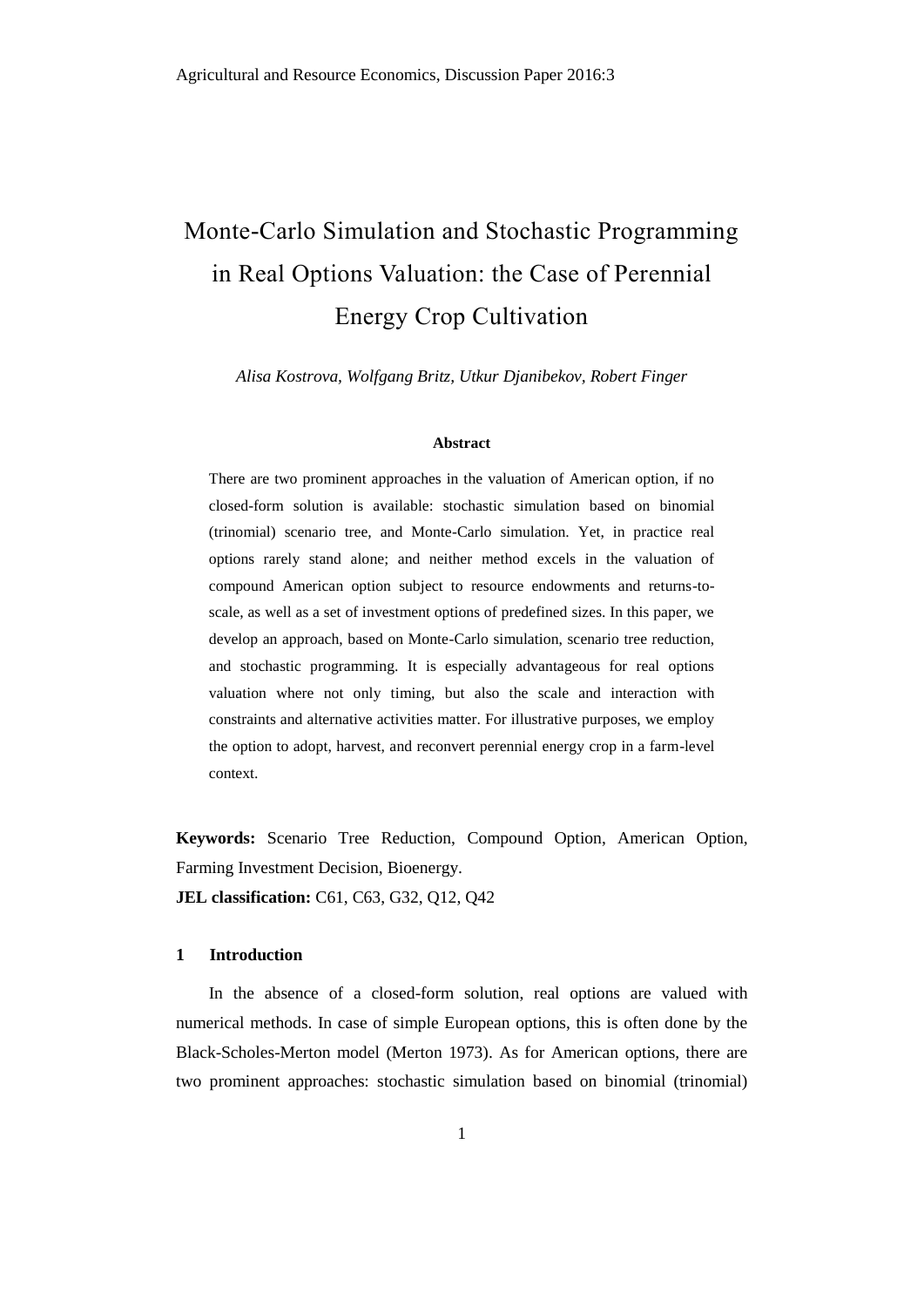scenario tree (e.g. Cox, Ross, and Rubinstein 1979; Trigeorgis 1991), and Monte-Carlo simulation (Boyle 1977), including computationally more efficient Least Squares Monte-Carlo (LSMC) Simulation Method (Longstaff and Schwartz 2001). A binomial (trinomial) scenario tree is an intuitive and generic approach, however, it suffers from the curse of dimensionality and leads to branches with exploding values or values close to zero already under rather conservative assumptions about the variance at nodes (Lander and Pinches 1998, pp.545–546). That limits its applicability to compound options and over a long time horizon. The LSMC method efficiently deals with compound options, but is often criticized for being sensitive to the choice of functional form in the regression step (e.g. Stentoft 2004, p.136), especially if the dimension increases (Bouchard and Warin 2012, p.216).

Characteristics of large real-world investment projects often do not fit well to the restrictions explicitly or implicitly inherent in existing numerical valuation methods for real options. In this paper, we focus on investment projects that involve compound American real options and/or compete with other activities for (quasi-)scarce resources. In addition, returns-to-scale or investment options of predefined sizes can be involved. Examples include investment in indivisible assets, investment characterized by a high share of transaction or other (quasi-) fixed costs, as well as investment of (quasi-)scarce resources with competing uses. In order to advance in capturing the complexity of such large investment projects, we develop an alternative numerical method that combines and benefits from the scenario tree and the Monte-Carlo simulation methods.

In this study, we suggest applying a scenario tree reduction technique to the outcome of a Monte-Carlo simulation. We hence control for dimensionality and obtain an advanced scenario tree that enters stochastic programming which values the real options. In contrast to the Least Squares Monte-Carlo, we don't approximate the fitted payoffs and hence the optimal investment decision by one function; instead we consider the fragmented distribution of self-contained expected payoffs. In order to illustrate our approach and show its applicability to a complex real-world example, we chose a case study from agricultural economics,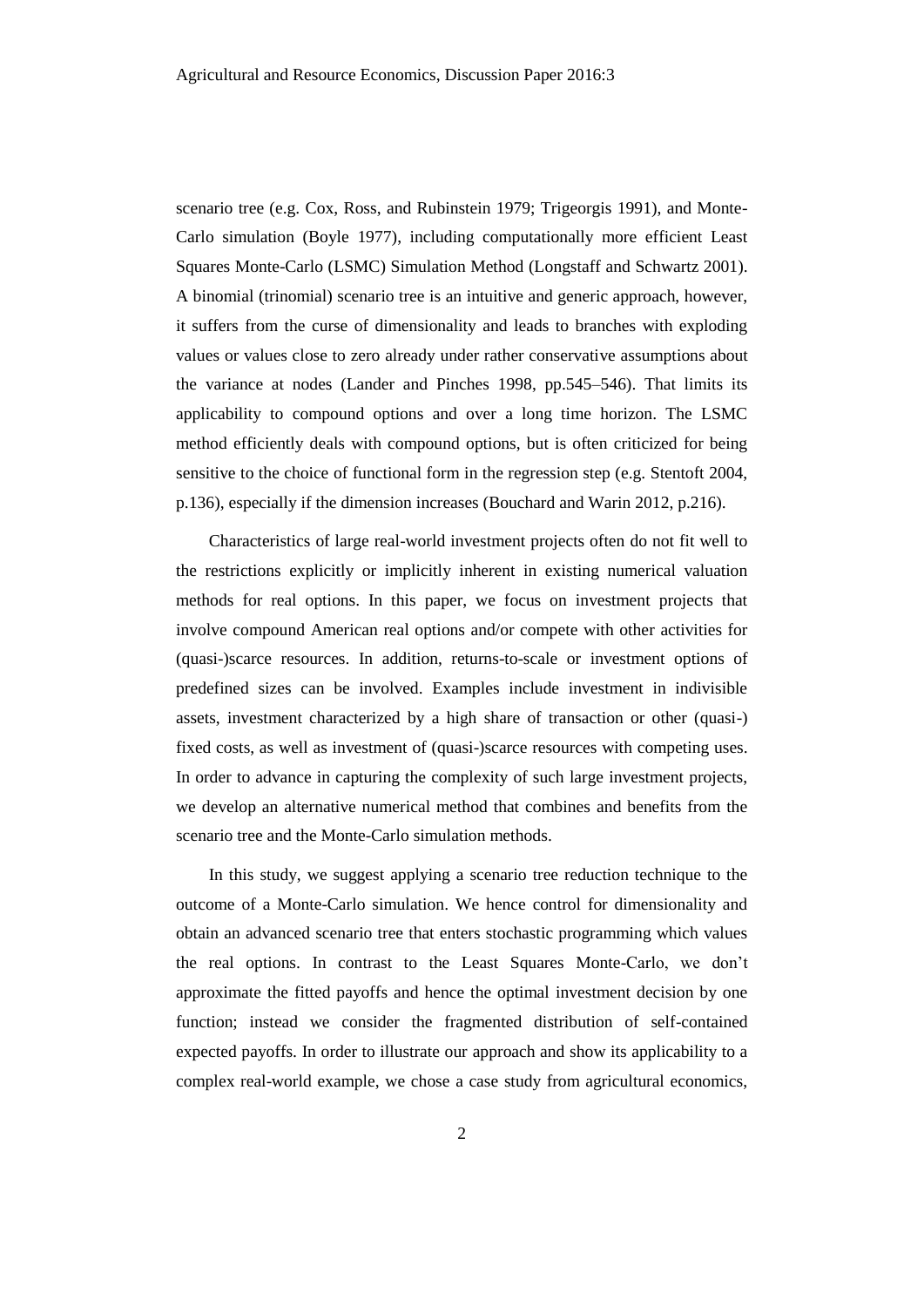namely investment analysis of perennial energy crops cultivation. That seems especially interesting as the real options theory has gained interest in analysis of agricultural investment projects (e.g. Wossink and Gardebroek 2006; Hinrichs, Mußhoff, and Odening 2008; Hill 2010), but empirical applications are so far rather limited. Our example depicts a case where not only timing, but also the scale of the investment and its interaction with alternative activities matter due to competition for the endowments.

The remainder of this paper is organized as follows. Section 2 provides methodological background of option valuation and identifies the gaps addressed in the paper. Section 3 introduces the general methodology proposed. Section 4 illustrates our approach for the chosen case study. Section 5 presents core empirical findings of the case study to exemplify the type of results which the methodology provides. Section 6 comments on further application fields for the proposed approach before section 7 concludes.

#### **2 State of the art**

Lander and Pinches (1998) distinguish the main reasons why practitioners are reluctant to employ the real options for investment analysis. First, the existing models and methods of real options valuation can be deemed obscure and hard to follow; second, often restrictive assumptions are required in order to be able to solve the model. Below we address those two issues while summarizing the major existing methods of real options valuations.

Analytical solutions for real options valuation (e.g. Black and Scholes 1973; Geske and Johnson 1984) are elegant from a scholarly perspective, but often deemed inappropriate due to restrictive assumptions required, e.g. about stochastic processes. If that is the case, a numerical method has to be employed instead (Trigeorgis 1996; Regan et al. 2015). Cetinkaya and Thiele (2014, p.12) distinguish here between methods approximating the underlying stochastic process and methods approximating the partial differential equations (see e.g. Trigeorgis (1996) for an overview of the latter). The most well-known method that approximates the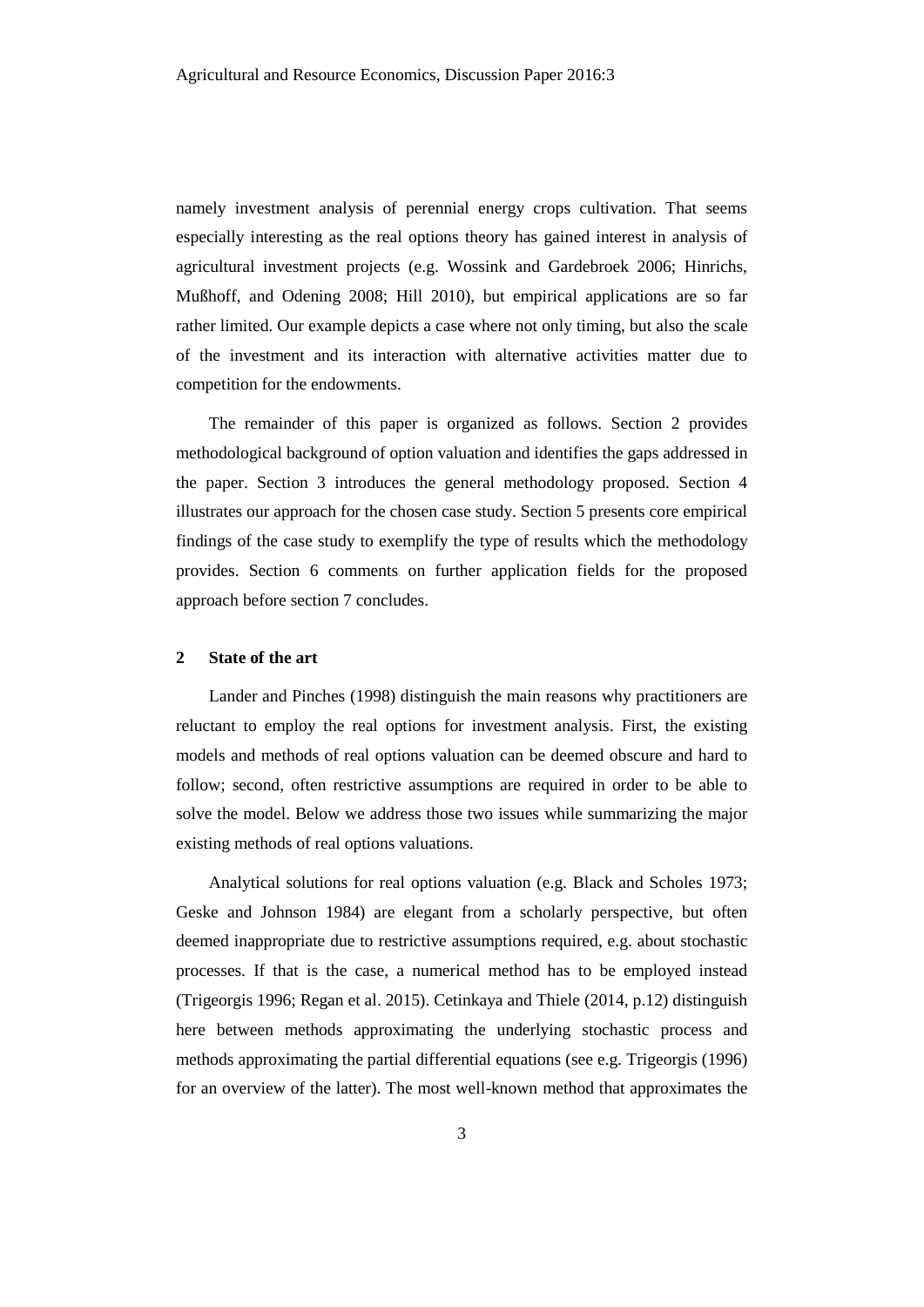partial differential equations - the Black-Scholes-Merton model (Merton 1973) was initially designed and is well suited for valuation of simple European options (Regan et al. 2015, p.146). In contrast, compound American options are typically valued by approximating stochastic process methods. They can be further divided into Monte-Carlo simulation (Boyle 1977), including computationally more efficient the Least Squares Monte-Carlo method (Longstaff and Schwartz 2001), and scenario tree approximation.

The scenario tree approximation method usually implies either a binomial lattice or a binomial scenario tree (Brandão and Dyer, 2005; Smith, 2005). An (approximate) optimal value for option(s) depicted by the constructed scenario tree or lattice is than found by dynamic programming (e.g. Dixit and Pindyck 1994, pp.140–147; Guthrie 2009, pp.88–92). Programming approaches are widely used to analyse investment decisions in a quantitative and relatively transparent way, including applications of stochastic programming (e.g. Brandes, Budde, and Sperling 1980; Haigh and Holt 2002). Examples of real options valuation with stochastic programming include, among others, energy economics (Sagastizábal 2012; Feng and Ryan 2013; Simoglou et al. 2014; van Ackooij and Sagastizábal 2014), managing project portfolio (Beraldi et al. 2013), and natural resources extraction (Alonso-Ayuso et al. 2014). One of the main disadvantages of a scenario tree approximation is that a tree can quickly become unsolvable in terms of computational capacity, as the number of time periods increases (Lander and Pinches 1998, pp.545–546), since a binomial lattice requires  $[(n(n+1))/2]$ , and a binomial tree - 2^n final leaves for n time periods. Furthermore, developments of stochastic parameters in a binomial tree with chained relative ups and downs in each node can lead after a few time points to unrealistic values, since already rather conservative assumptions about the variance at any node can imply exploding branches.

The alternative Least Squares Monte-Carlo (LSMC) method evolves from the core finding that the optimal strategy is determined by the conditional expectations of the value to postpone exercising the option; and these conditional expectations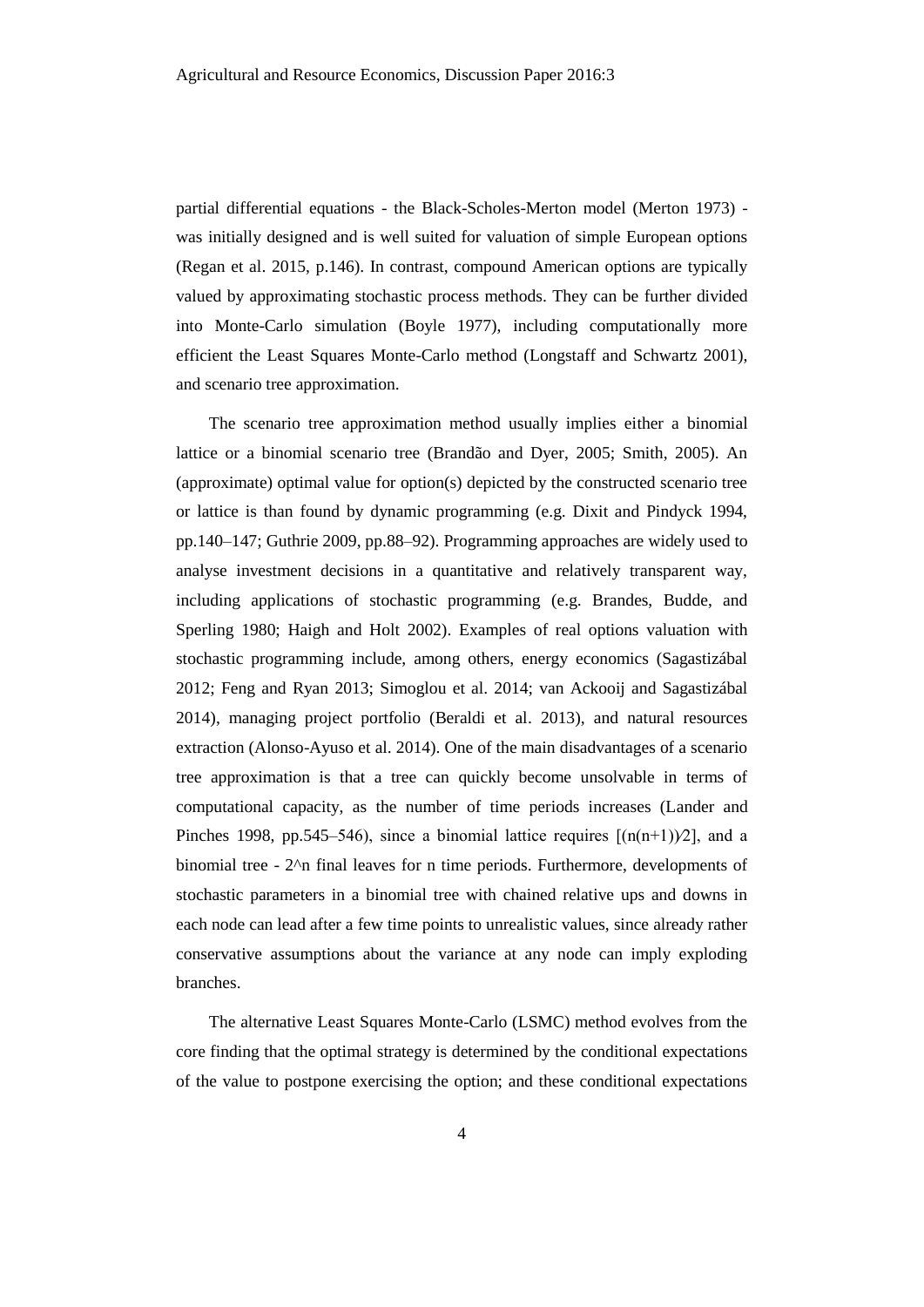can be estimated using the results of a simulation (Longstaff and Schwartz 2001, p.114). Thus, the method consists of the following three steps: (i) simulation of the payoffs in every time period if exercising the option now and keeping it in the previous periods; (ii) regression of those payoffs using least squares; and (iii) specification of the optimal strategy based on the estimated regression and fitted payoffs. The method is considered as highly powerful to value American options and widely used in the literature (see e.g. Sabour and Poulin 2006; Abadie and Chamorro 2009; Zhu and Fan 2011). A disadvantage discussed with respect to the LSMC method refers to a functional form that must be assumed for the estimation of the Lagrangian and can be crucial for determining the optimal strategy (e.g. Stentoft 2004, p.136). Although follow-up papers addressed that issue, including Rogers (2002), Haugh and Kogan (2004), and Létourneau and Stentoft (2014), there is still no general payoff independent choice algorithm which also works for higher dimensional problems (Bouchard and Warin 2012, p.216).

Accordingly, there is room for alternative methods, especially when they are able to relax otherwise required restrictive assumptions which motivates our approach.

Another reason identified by Lander and Pinches (1998) why the real option theory is not applied is that existing valuation methods fail to capture the complexity of real-world investment projects. In the following, we focus on large investment projects that typically not only involve compound real options, but also compete for (quasi-)scarce resources. It implies that (changes in) the returns to inputs and possible adjustment in management resulting from re-allocating these resources need to be considered as well. This interaction between endowment constraints and alternative activities is especially crucial in the context of returnsto-scale and/or a set of investment options of predefined sizes (i.e. binary decision variables). In such cases, both timing and scale of exercising an option are at issue. Examples include investment in indivisible assets, investment characterized by a high share of transaction or other (quasi-)fixed costs, as well as investment impacting the competing use of resources. All methods discussed above are for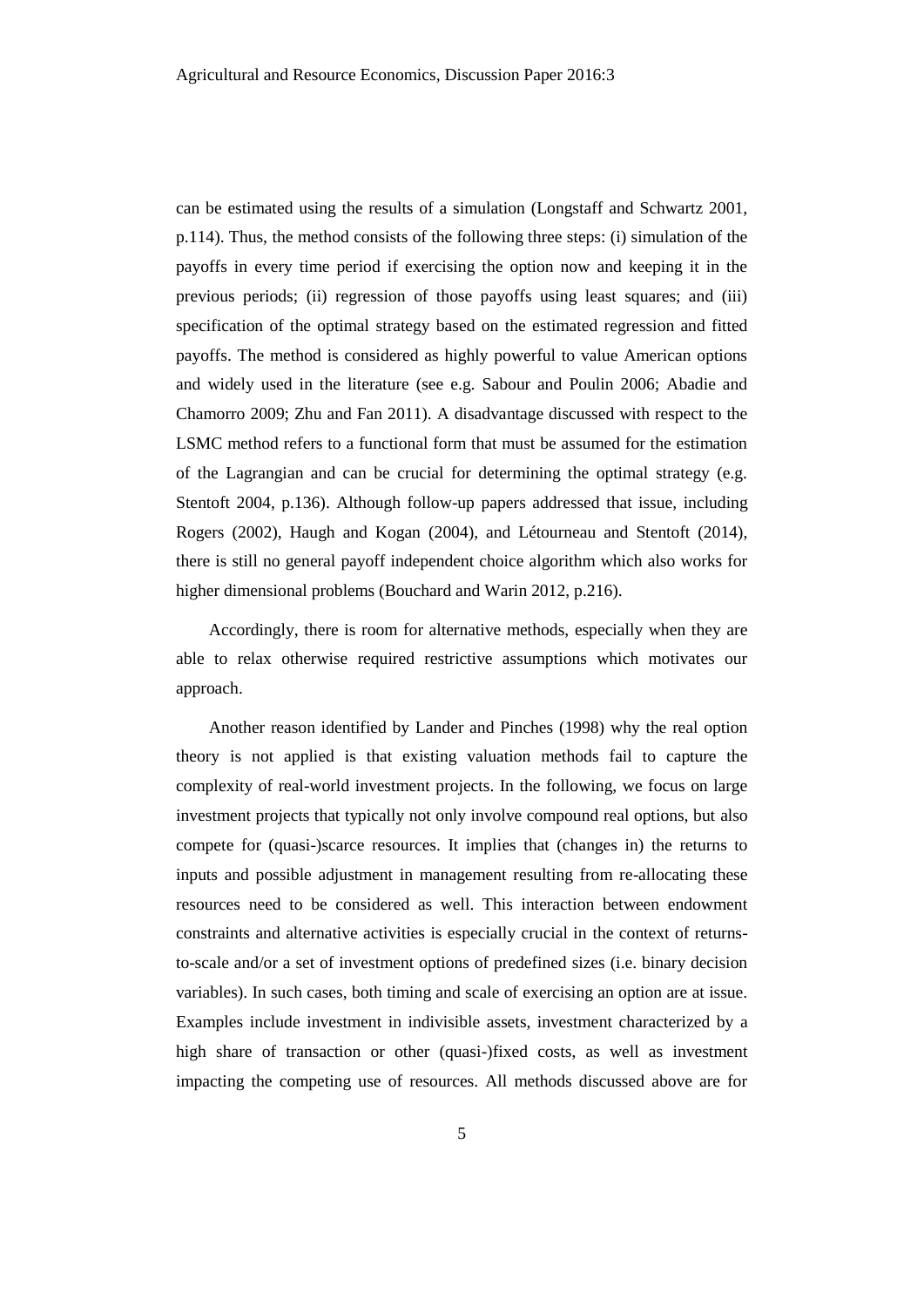different reasons not well suited for these problem settings. The Black-Scholes-Merton model is not appropriate for valuing compound American options. Due to the curse of dimensionality, a binomial scenario tree hampers valuation of compound options, in particular over a long time horizon. The LSMC method impedes the choice of Lagrangian function under high dimension. In addition, the LSMC requires solving a programming model for each single fitted payoff, if interaction with constraints and alternative activities is considered, which threatens its computational efficiency. We therefore discuss our alternative approach which is particularly relevant if alternative activities, returns-to-scale, indivisible assets, as well as resources' endowments and other constraints are jointly considered.

For illustrative purposes we employ a case study relating to an agricultural investment project that is characterized by limited resources, returns-to-scale, and predefined sizes of available investment options. Our example refers to farm-level decision to adopt, harvest and reconvert a perennial energy crop in the context of farm constraints and alternative activities. The application of the real options in agricultural economics is rather limited, especially in terms of investment analysis of perennial energy crops adoption; the dominant approach in the literature is the classical net present value (e.g. Lothner, Hoganson, and Rubin 1986; Strauss et al. 1988; Gandorfer, Eckstein, and Hoffmann 2011; Schweier and Becker 2013). The few existing models based on the real options either considered perennial energy crops cultivation as standing alone investment option (Frey et al. 2013), or (partly) killed managerial flexibility it allows for (Bartolini and Viaggi 2012), or both (Song, Zhao, and Swinton 2011; Musshoff 2012; Wolbert-Haverkamp and Musshoff 2014). These restrictive assumptions were made, in order to gain tractability and computational efficiency, as discussed previously.

The objective of the paper is twofold. First, we aim to develop an alternative approach that allows for a straightforward valuation of compound American options in the context of returns-to-scale, resources' endowments and binary decision variables. Second, we fill the gap in limited application of the real options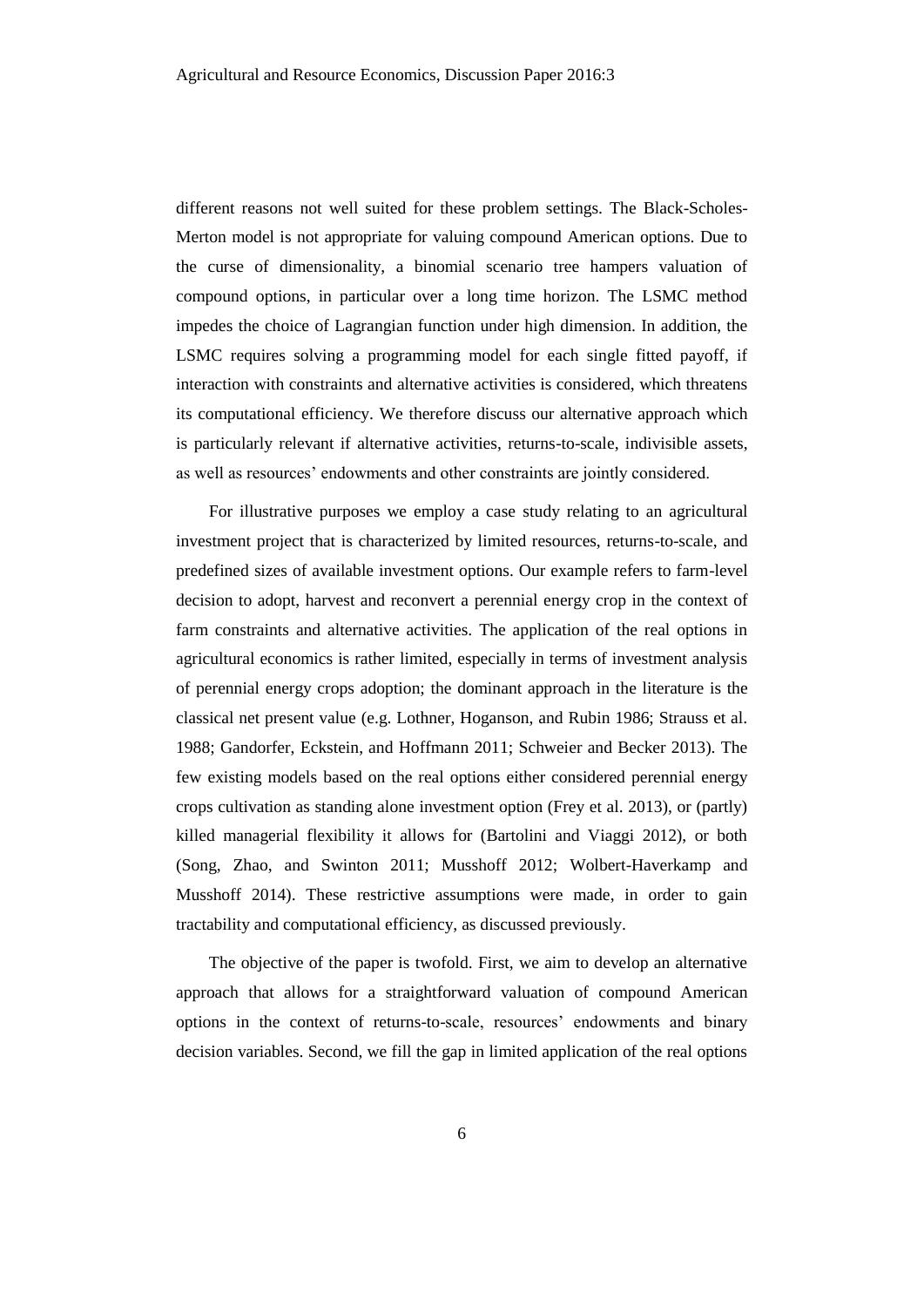in agricultural economics by designing and valuating a farm-level model of perennial energy crops adoption, in order to illustrate our approach.

#### **3 General methodology**

The approach we propose can be summarized in four main steps. *First*, we define the (state contingent) decision variables of the problem and the available (compound) real options. *Second*, we define the relations (i.e. equations and constraints) between these decision variables, including lagged relations between time points, and combine them into a programming model. Simultaneously, we also introduce node indices for the state contingent decision variables while reflecting the ancestor relation between lagged nodes (states). The first two steps hence design a deterministic mixed-integer linear programming model. Integers, including binaries, enable to differentiate between investment options of predefined sizes; non-linearity allows reflecting returns-to-scale. On this step we also define the payoff function, e.g. net present value, subject to constraints, including resources' endowments. *Third*, having sketched a deterministic version of the programming model, we introduce different future outcomes (states) and related state contingent decision variables. In particular, we choose a distribution for the uncertain parameter(s), draw Monte-Carlo scenarios and construct from them a reduced scenario tree with probabilities, employing a scenario tree reduction technique. In order to convert the deterministic version into a stochastic programming equivalent, four additional elements are needed: (i) the decision variables need to carry an additional index for the decision node (i.e. state); (ii) an ancestor matrix, reflecting the order of the nodes in the decision tree, has to be introduced; (iii) outcomes for the stochastic parameters for each state need to be defined; and (iv) the probabilities for each node should be assigned. *Finally*, we employ stochastic programming to value the real options.

The third step is worth additional comments; therefore we will next discuss how the outcomes and related probabilities can be constructed. Here, we first assume distributions for the stochastic components and run Monte-Carlo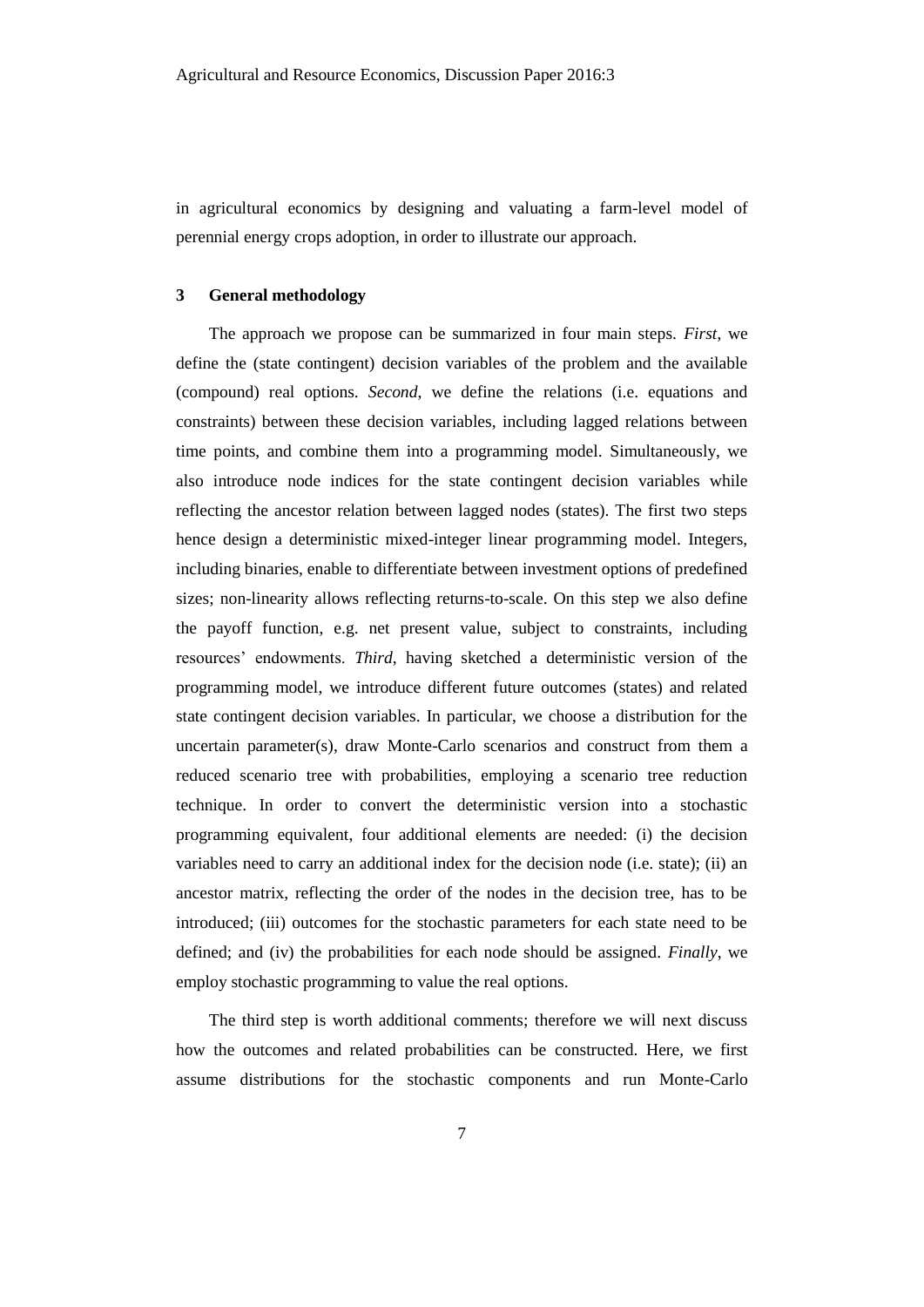simulations which result in a large-scale scenario tree that is numerically not solvable due to the curse of dimensionality. We hence aim at reducing the size of the tree without losing too much information about the underlying distributions, for which we employ the tree reduction and construction algorithm by Heitsch and Römisch (2008). Similar to a Gaussian quadrature, which describes a probability density function with a few characteristic values and their probability mass, this algorithm picks representative nodes and assigns probabilities to them to capture approximately the distribution in original trees*<sup>1</sup>* . The algorithm can be depicted graphically as lumping together neighbouring nodes and branches in the tree to bigger ones, where the thickness represents probability mass. In particular, we opt to use a pre-defined number of final leaves, and hence pre-determine the model's number of equations and variables, and let the algorithm decide which nodes to maintain. There is no well-established approach to determine the optimal number of leaves. The choice however should reflect a trade-off between accuracy and solution time: more leaves improve the results, while increasing the solving time substantially (Dupačová, Consigli, and Wallace 2000, p.30). The extreme case of small number of leaves is the classical net present value approach with one leaf only and no incentive to postpone. Adding one single leaf converts the problem into the real options and might create incentives to wait. Also note that the number of leaves has different influence on different outcomes of the model. In particular, it might be very hard to stabilize integer variables within a certain range of accuracy. We suggest here to proceed as follows: (1) choose the "main result variable" of the model; (2) decide on an appropriate degree of deviation for this variable; (3) run a sensitivity analysis with increasing number of leaves and check

l

<sup>&</sup>lt;sup>*1*</sup> Basically all the methods of generating a scenario tree can be summarized as aggregating nodes and stages, trimming or refining the trees (see e.g. Klaassen 1998; Consigli and Dempster 1998; Frauendorfer and Marohn 1998; Dempster and Thompson 1999; Dempster 2006). A practical advantage of the method developed by Heitsch and Römisch (2008) is a GAMS tool SCENRED2 written on its basis.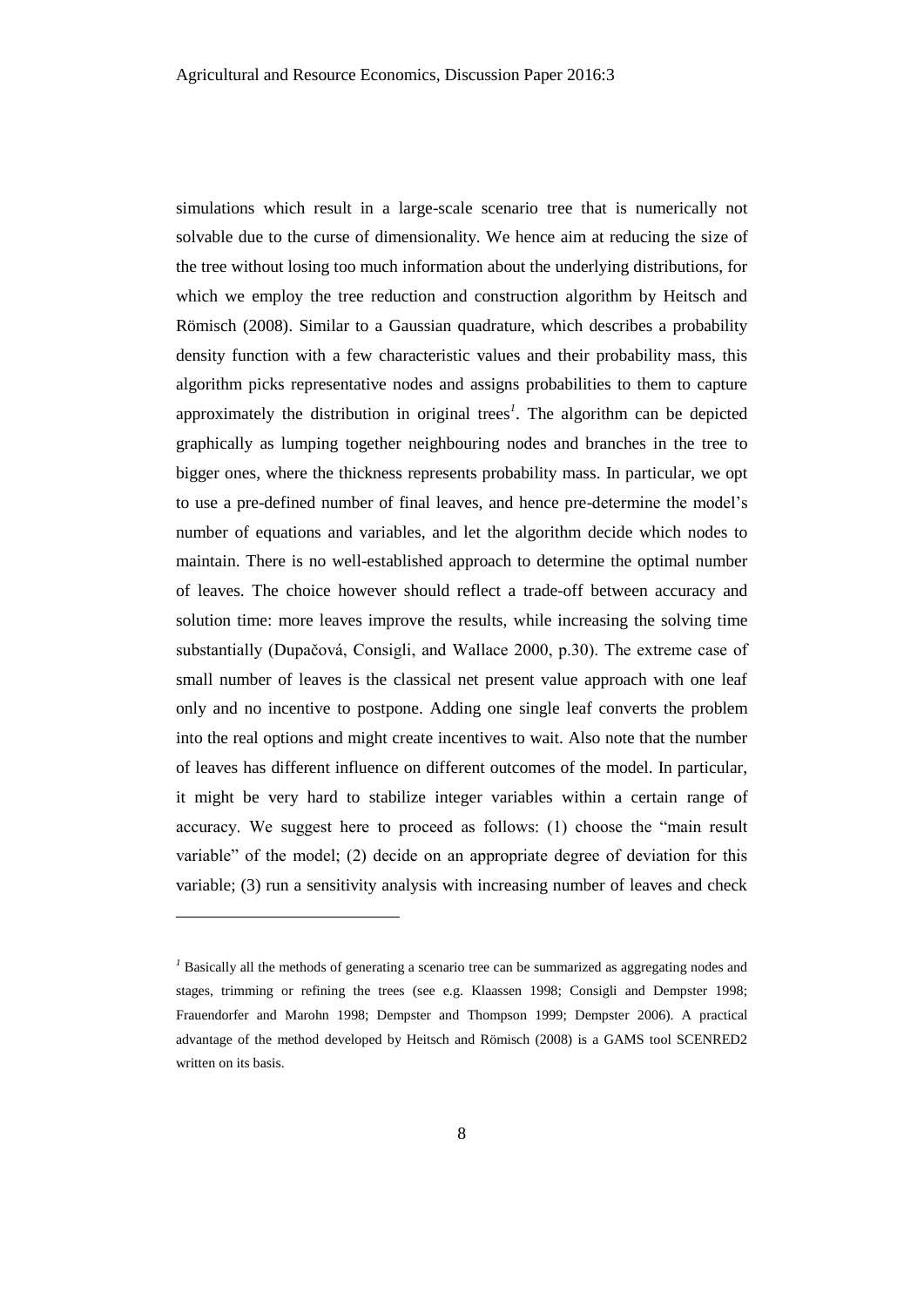this variable; and (4) stop increasing the tree size once the variable is stabilized within the deviation level.

Our approach allows assuming any risk attitudes. However, deviating from risk neutrality and using a risk-adjusted discount rate requires re-adjusting the discount rate for every time period, as the risk decreases when approaching the final leaves of the scenario tree (Brandão and Dyer 2005). In addition, different risk-adjusted discount rates should be applied to various risky farm activities (see e.g. Finger 2016).

We solve the model described above by stochastic programming using the following software: standard Java libraries*<sup>2</sup>* for Monte-Carlo draws, GAMS 24.3, a tree construction tool SCENRED2 (GAMS Development Corporation 2015), and an optimization solver CPLEX (IBM Corporation 2016). The computational speed can be increased by employing a multi-core processor. Also, the literature provides further techniques to gain computational efficiency for such large-scale mixed integer stochastic problems (see e.g. Escudero et al. 2012).

#### **4 Empirical application**

 $\overline{\phantom{a}}$ 

For illustrative purposes we value an investment decision in perennial energy crop, namely short-rotation coppice (SRC), which involves decision on timing and scale of adoption, harvesting and reconversion. That case study features the complexities discussed above: it constitutes a compound American option of predefined sizes in the context of limited resources, returns-to-scale, and alternative activities. We next present briefly the background for our case study, while Table 1 briefly summarizes the main characteristics considered in our example.

<sup>&</sup>lt;sup>2</sup> The use of Java is mostly motivated by the fact that we store the generated draws along with the ancestor matrix describe the node structure efficiently in the proprietary data format GDX of GAMS to avoid costly computations in GAMS.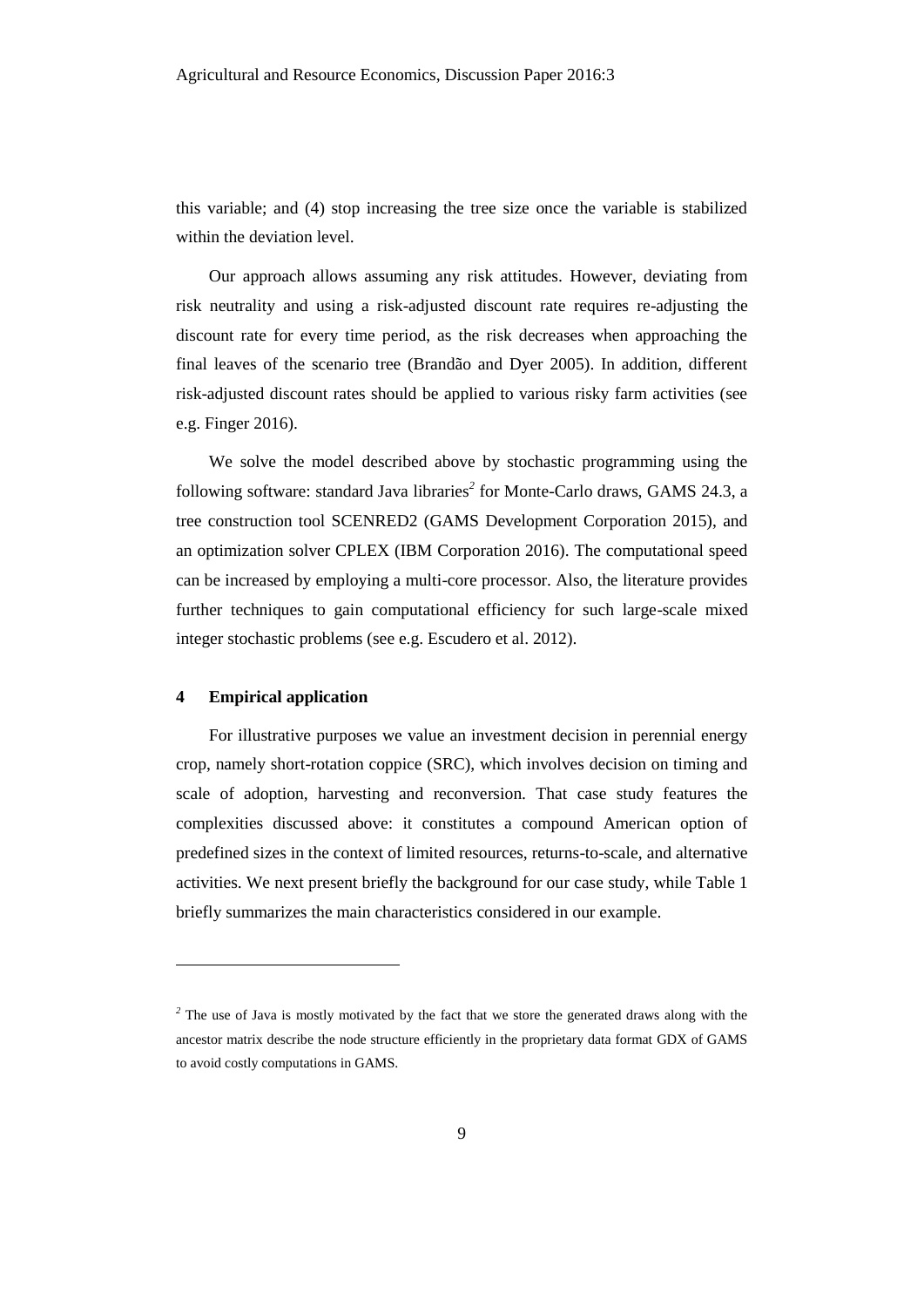SRC uses fast growing trees that are harvested in relatively short intervals – typically between two and five years – to produce biomass for energy purpose. A SRC plantation is not clear-cut and can be harvested several times during its lifetime of up to 20 years. A large share of the costs is sunk, once the plantation is set-up: typically, about 2/3 of the costs of a SRC plantation relate to its planting and final re-conversion (Lowthe-Thomas, Slater, and Randerson 2010). SRC is characterized by low-input production comparing with alternative crops (Faasch and Patenaude 2012); planting and harvesting are usually outsourced to a contractor, such that little or no on-farm labour is required (Musshoff 2012, p.77). Land use competition between SRC and other crops has been reduced under the latest Common Agricultural Policy reform, which requires that large arable farms devote 5% of their farmland to "Ecological Focus Area" (EFA), for which SRC is to a certain degree eligible*<sup>3</sup>* (in Germany with a factor of 0.3 (Bundesministerium fuer Ernaehrung und Landwirtschaft 2015)).

During the lifetime of a plantation, farmers face (at least) uncertain prices for the harvested biomass. While the same might be said with regard to future returns for competing annual crops, the possibility to adjust the crop mix and cropping intensity on an annual basis might substantially reduce the subjective risk assessed by farmers being used to manage these crops (Di Falco and Perrings 2003). We define switching to SRC as a compound American option, where planting, each intermediate harvesting, and the final reconversion are the option stages. Due to stage contingent harvesting periods between two and five years and the maximum lifetime of a plantation, the number of total stages is not predetermined, but flexible. As a consequence, the sooner each stage is exercised, the more stages in total are available.

l

<sup>&</sup>lt;sup>3</sup> We consider two options to meet the EFA requirements in our model: set-aside land (i.e. fallow land) and SRC (for other options, see Bundesministerium fuer Ernaehrung und Landwirtschaft 2015).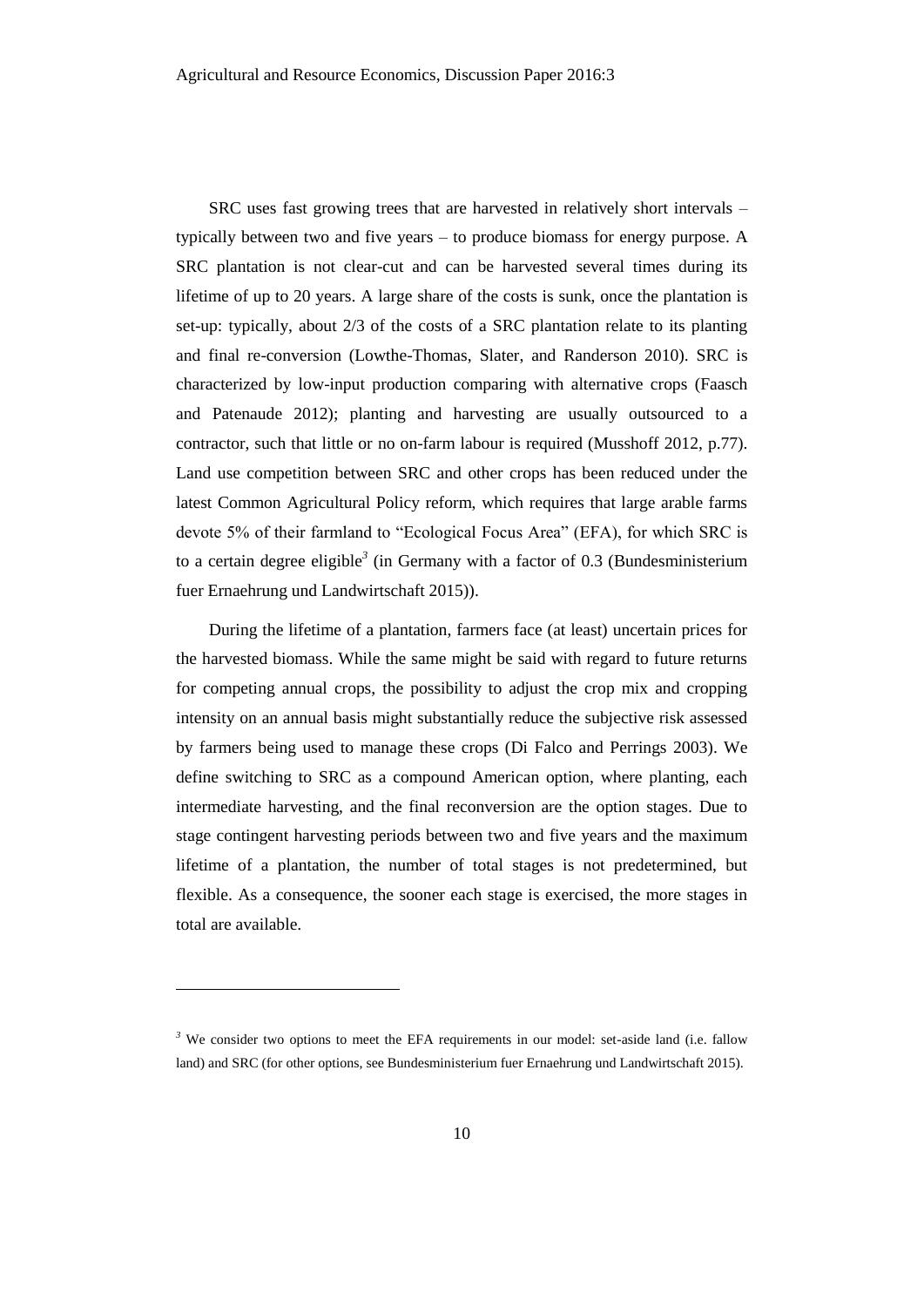The data for the model are taken from Musshoff (2012); Faasch and Patenaude (2012); Wolbert-Haverkamp (2012) (see Appendix 1 for data used), and refer to cultivation of SRC poplar on a farm in the region Mecklenburg-Western Pomerania (northern Germany). The region is characterized, in comparison to average German conditions, by low soil quality and precipitation, and thus generates low returns from annual crops. That renders so far uncommon alternative land use options, in particular SRC, potentially attractive; in addition, according to Schuler et al. (2014, p.69), more than 90% of agricultural lands in this region are suitable for SRC cultivation.

In order to model the competition for farm resources, such as land and labour, we consider two alternative crops that are relevant for the case study region winter wheat and winter rapeseed - of which the former is more labour intensive and has also a higher gross margin per hectare. Finally, we consider the EFA requirements and thus introduce set-aside as an alternative to SRC in order to fulfil these requirements.

We consider pre-defined plantation sizes, because farmers would typically convert existing plots into a SRC plantation. In particular, against a background of 100 ha total land endowment, we assume three plots*<sup>4</sup>* to be potentially converted to SRC – of 10 ha, 20 ha, and 40 ha, - providing eight possible combinations of total plantation sizes from 0 to 70 ha. Each plot is characterized by three core decision variables over the simulation horizon: (1) land use decisions: whether a plot is used for SRC or one of the three alternative activities; (2) SRC harvesting decisions, in case the plot is used for SRC: whether the plot is harvested in the current year or not; and (3) SRC reconversion decision, in case the plot is used for SRC and

l

*<sup>4</sup>* Initially four plots and 11 combinations from 0 to 100 ha were assumed, covering hence all the available land area. Since tests revealed the optimal total area under SRC to be always below 40 ha, we restrict ourselves to three plots, as described in the text, in order to additionally decrease the number of variables and hence gain computational efficiency.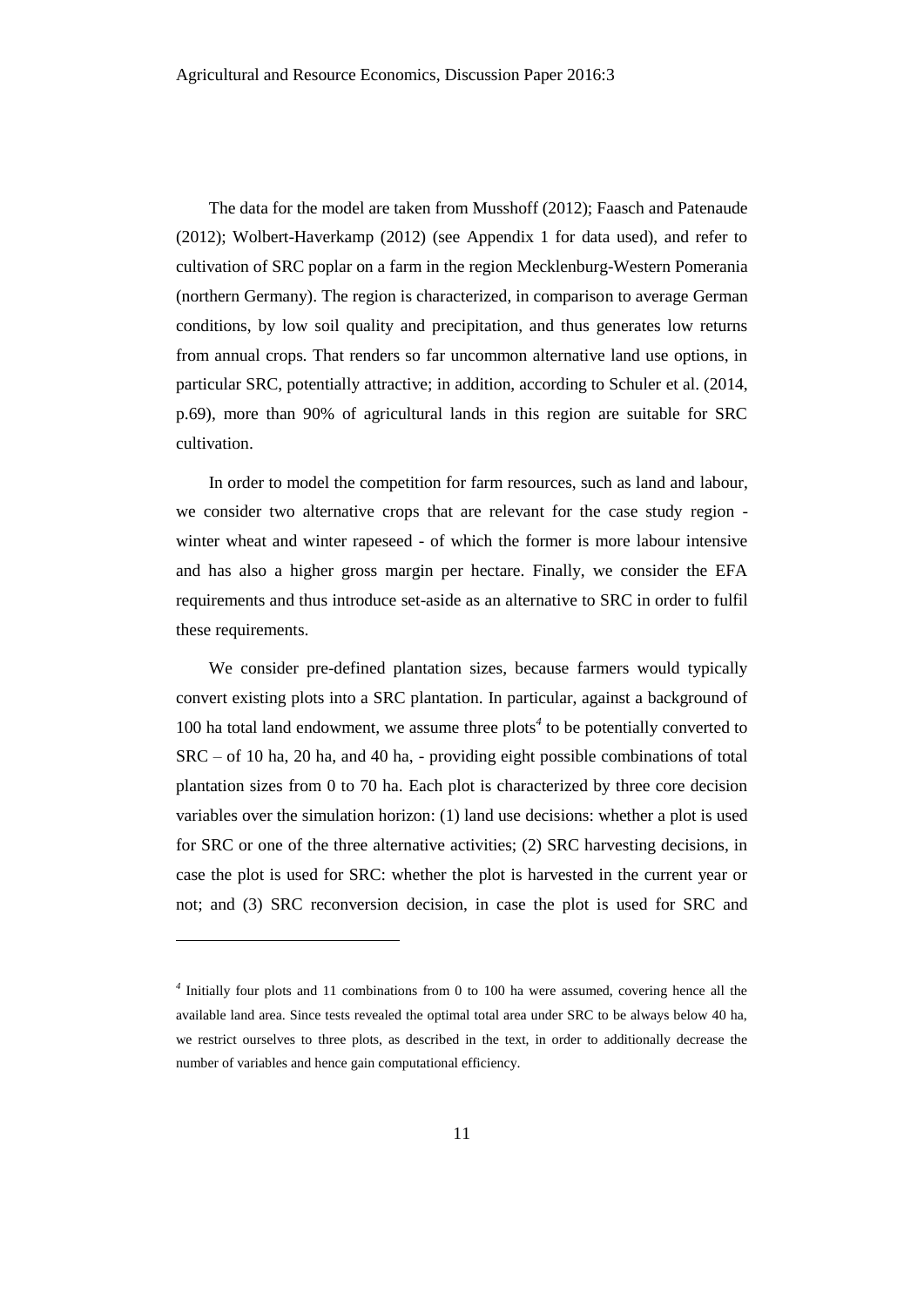harvested in the current year<sup>5</sup>: whether the plot is converted back to traditional agriculture or not.

Revenues for a plot under SRC are linked to harvest decisions which are based on the interplay between functions depicting biomass growth and harvesting costs. Biomass growth is represented by a linear function of available yields and  $$ combined with the harvesting decision in the previous year – provides the current yields. The harvesting costs function considers transaction costs for labour outsourcing, transport costs to the field, harvesting costs, costs for after-harvest fertilization, and costs for drying and storing the harvested biomass. In order to capture economies of scale in harvesting, we distinguish costs (a) at farm (fixed); (b) per plot (quasi-fixed); and (c) per ton of harvested biomass (variable) as follows:

$$
HC = 66.75 + 272.13 * L + 10.67 * L * Y \tag{1}
$$

where

 $\overline{\phantom{a}}$ 

HC – total harvesting costs (i.e. all the costs related to harvesting),  $\epsilon$ ;  $L$  – area of land harvested, ha;

Y – yields harvested*<sup>6</sup>* , t DM.

Considering different harvest intervals allows the plantation to function as storage for biomass, such that temporal arbitrage can be applied: one might let the trees grow if prices are currently low and expected to increase again. Moreover, since we specify fixed and quasi-fixed harvesting costs, the total harvesting costs per ton of dry matter yields decline the longer the plantation has grown since planting or the latest harvest; here, between two and five years are considered.

*<sup>5</sup>* Reconversion can be exercised only in combination with harvesting. Costs for reconversion include harvesting costs and clear-cut costs.

*<sup>6</sup>* Hereinafter "DM" stays for "dry matter".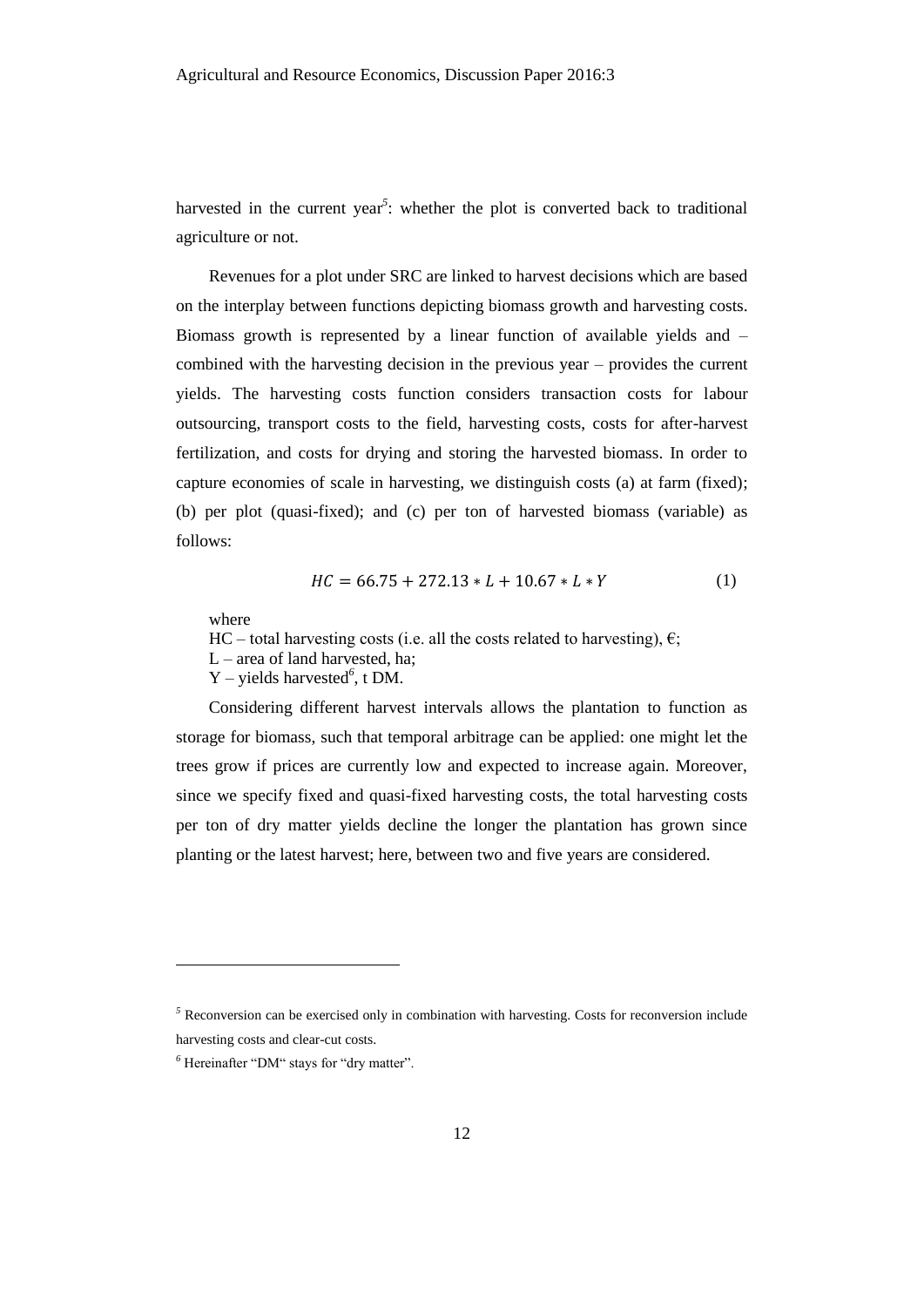Table 1. Summary of the main characteristics of our case study.

| Characteristics of a large real-world<br>investment project | Expressed in our case-study via                                                                                                                                                                                                                                                                                           |  |  |
|-------------------------------------------------------------|---------------------------------------------------------------------------------------------------------------------------------------------------------------------------------------------------------------------------------------------------------------------------------------------------------------------------|--|--|
| Compound American option                                    | Short rotation coppice plantation with initial<br>planting (can be postponed by 3 yrs),<br>intermediate harvestings (after 2-5 yrs from<br>previous<br>stage, i.e. planting<br>the<br><b>or</b><br>harvesting), and final reconversion (after<br>max. 20 yrs after planting, exercised only<br>together with harvesting). |  |  |
| Stochastic component                                        | Biomass price, i.e. price for short rotation<br>coppice output.                                                                                                                                                                                                                                                           |  |  |
| Sunk costs                                                  | Planting costs, as well as costs associated<br>with harvesting and final reconversion.                                                                                                                                                                                                                                    |  |  |
| Predefined investment sizes                                 | Predefined land plots to be potentially<br>short<br>rotation<br>converted<br>coppice<br>to<br>plantation.                                                                                                                                                                                                                 |  |  |
| Opportunity costs                                           | Annual agriculture, in particular two types<br>of annual agriculture, characterized by<br>different inputs, i.e. land and labor, and<br>output, i.e. gross margins.                                                                                                                                                       |  |  |
| Returns-to-scale                                            | Costs associated with harvesting, which<br>include costs (a) at farm (fixed); (b) per plot<br>(quasi-fixed); and (c) per ton of harvested<br>biomass (variable).                                                                                                                                                          |  |  |
| Resources' endowments                                       | Land and labor; both assumed to be limited<br>with no possibility to expand.                                                                                                                                                                                                                                              |  |  |
| Policy constraints                                          | "Ecological Focus Area": 5% of land<br>endowment must be devoted to fallow land;<br>alternatively,<br>short<br>rotation<br>coppice<br>plantation is recognized as fallow land with<br>the coefficient 0.3.                                                                                                                |  |  |

*Source: Own representation.*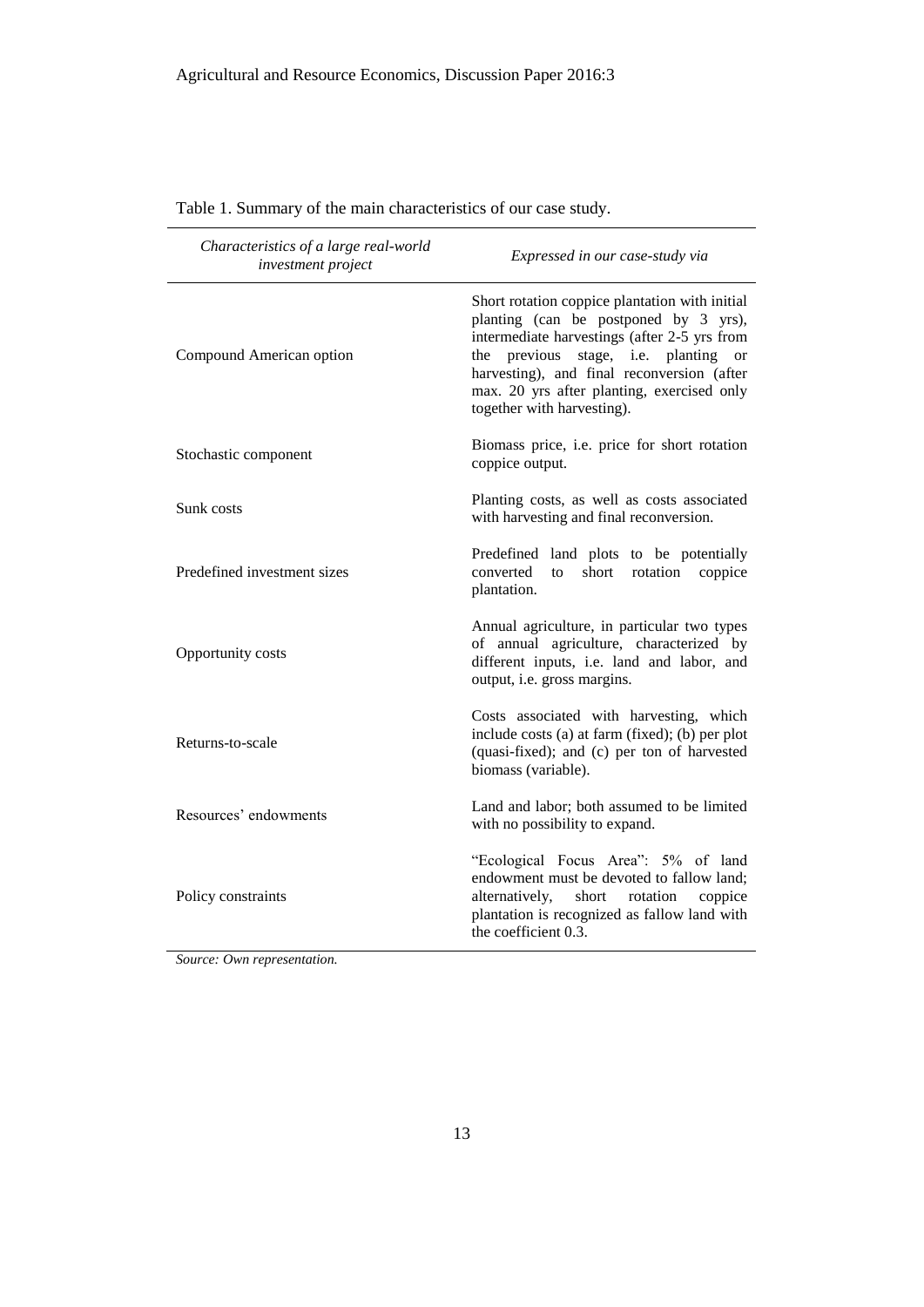After setting up the mixed integer programming model*<sup>7</sup>* that maximizes the net present value the risk is introduced into the model. We assume the natural logarithm of the output price for SRC to follow a mean-reverting process (MRP), in particular an Ornstein-Uhlenbeck process (Musshoff 2012; de Oliveira et al. 2014). Having run Monte-Carlo simulation for the output prices with 10'000 draws, we apply a scenario tree reduction technique. In order to determine the optimal number of leaves, we chose the expected area under SRC as the main result, and stabilized it within +/-10% of the expected area under SRC under 500 leaves (see Appendix 2 for the results of our sensitivity analysis). We found out 100 leaves to be a good trade-off between accuracy and speed. For the sake of clarity of our analysis, we focus on a risk-neutral decision maker and apply a riskneutral discount rate.

We additionally run two types of sensitivity analysis. First, we quantify the difference between the real options and the classical net present value approach. For the latter, we force the farmer to make the ultimate decision on planting, harvesting and reconversion immediately, based on the expectations of biomass output price, i.e. we switch from stochastic to deterministic model. The stochastic process for the biomass price stays the same. Second, we analyse the influence of the observed biomass price on the farmer's decision making. In particular, we shift the constructed scenario tree up and down in parallel, keeping all the other parameters constant.

#### **5 Empirical results**

l

The results of our sensitivity analysis with respect to the difference between the real options and the classical net present value approach are in line with the

<sup>&</sup>lt;sup>7</sup> The deterministic model is beyond the focus of the paper. Therefore we present only the major points relevant for the proposed approach, leaving out all the equations.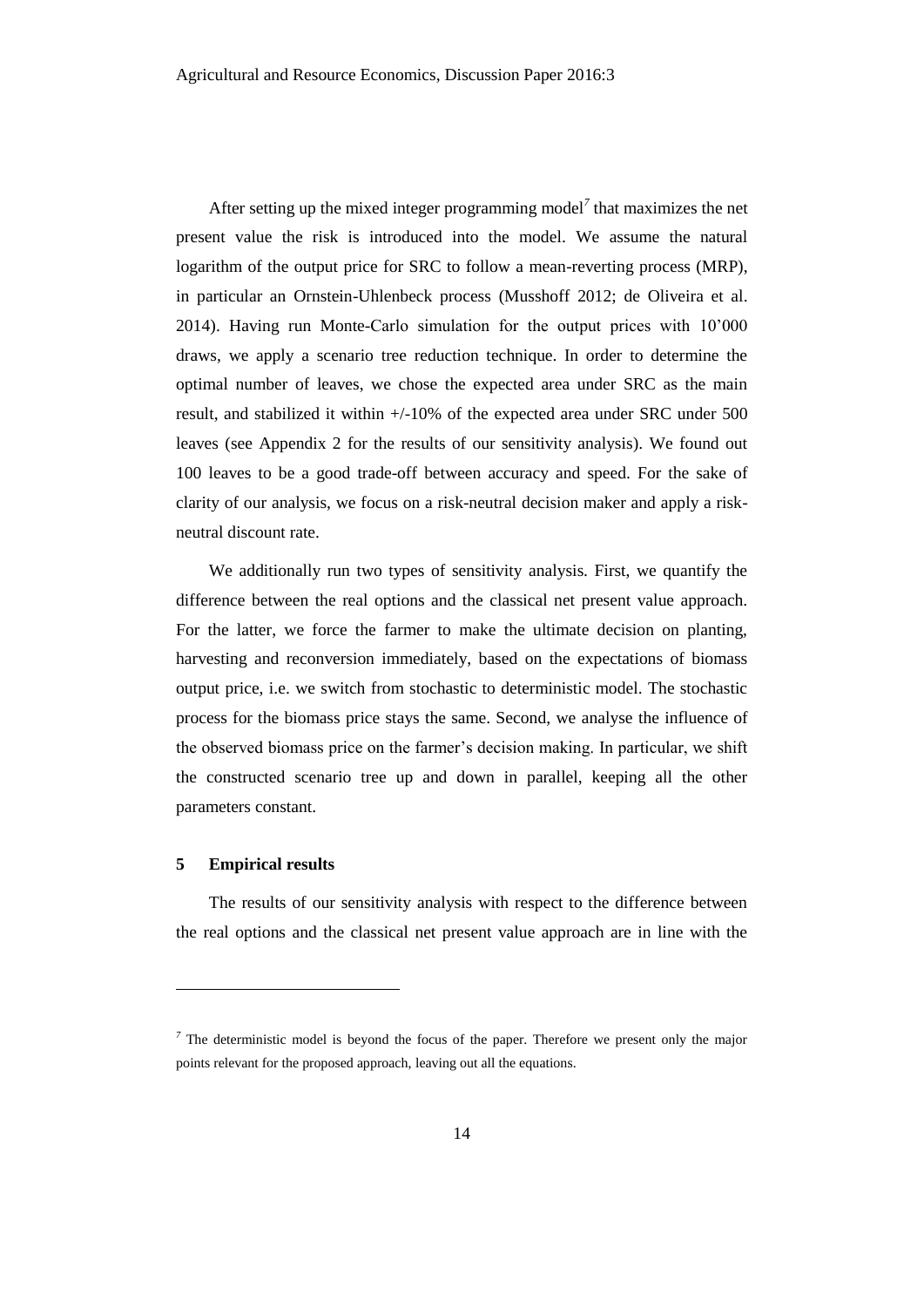theory: planting trigger under the classical net present value approach is lower, than the one based on the real options. Specifically, under a now or never decision, the farmer would convert some land to SRC immediately already under a biomass price of 48  $\epsilon$ /t DM which is 5% below our baseline scenario. In opposite to that, our real options approach finds at that price a positive option value to postpone planting which fits the observed reluctance of farmers to adopt SRC under current prices (see e.g. Bemmann and Knust 2010; Allen et al. 2014). In contrast, Musshoff (2012) reported immediate planting of SRC to be profitable in his real option application, assuming the same stochastic process for biomass price. We presume that our higher investment trigger is due to consideration of more aspects of the real world investment problems, namely full managerial flexibility in SRC cultivation along with an alternative farm activities competing for resource endowments. We next exemplify some results available from the model.

The results of the sensitivity analysis with respect to the observed biomass price (i.e. the starting value of the scenario tree) are shown in Figure 1. For instance, under the observed biomass price of 50.40  $\epsilon$ /t DM (i.e. the baseline scenario), there is a chance of never converting any plot to SRC (the sum of probabilities is below 100%). If SRC is planted, then not immediately, specifically, SRC will be introduced in the second year with a probability of 23%, with 23% in the third year, and with 41% in the fourth year. A breakdown by the scale of investment is beyond Figure 1. If SRC is planted in the second year under the baseline scenario, in 87% of the cases a plot of 10 ha would be converted to SRC; and a plot of 20 ha in the remaining 13% of the cases. As one would intuitively assume, the (expected) area under SRC increases the biomass prices are shifted upwards (the blue curve in Figure 1). The same sensitivity analysis can be conducted for every stage of the compound option, such as harvesting and reconversion decisions, for any time points, as we account for full flexibility in planting and harvesting while considering the compound option in a farm context.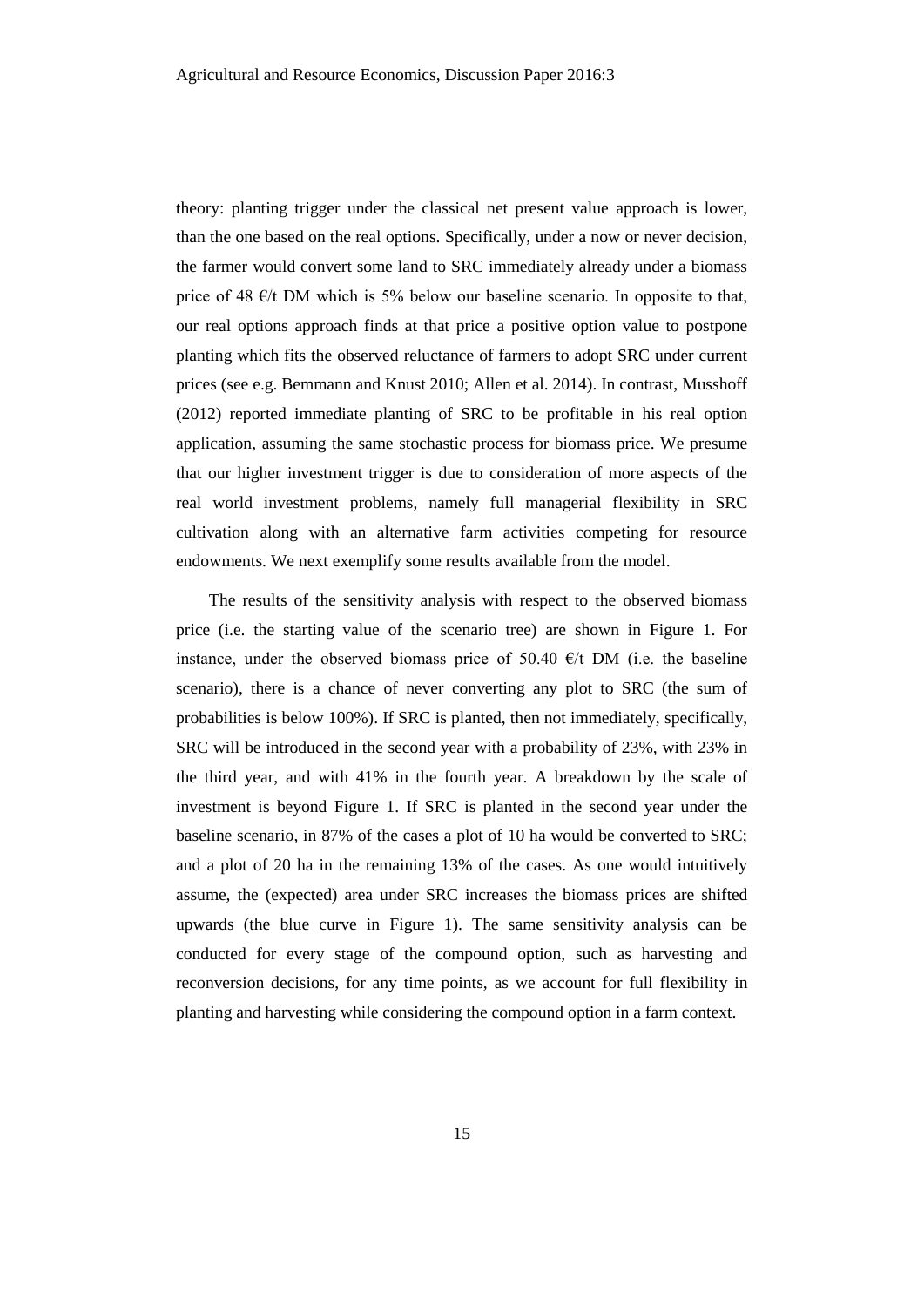

Figure 1. Sensitivity analysis with respect to the biomass output price for shortrotation coppice (SRC) for planting decision (based on the real options approach).

*Source: own calculations and construction.*

Under the presented scenarios, the EFA requirements from the Common Agricultural Policy are not fulfilled with SRC only. The red dotted line in Figure 1 indicates the acreage of SRC needed to satisfy the EFA requirements, which is always above the expected area under SRC. This means that the policy measure is not exploited fully; i.e. under the considered scenarios SRC cannot compete with alternative activities. Ignoring the policy measures and opportunity costs would have obscured this result.

The relative competiveness SRC in our analysis considers redistribution of resources between alternative activities as a consequence of investing. As mentioned above, SRC uses more land compared to set-aside as one ha of SRC only count as 0.3 ha EFA. If SRC replaces set-aside land, the labour previously used on the land that is additionally required for SRC is partly freed. Thus, adopting SRC allows increasing the share of labour intensive crops with a higher gross margin per hectare (wheat) on the remaining hectares and thus dampens the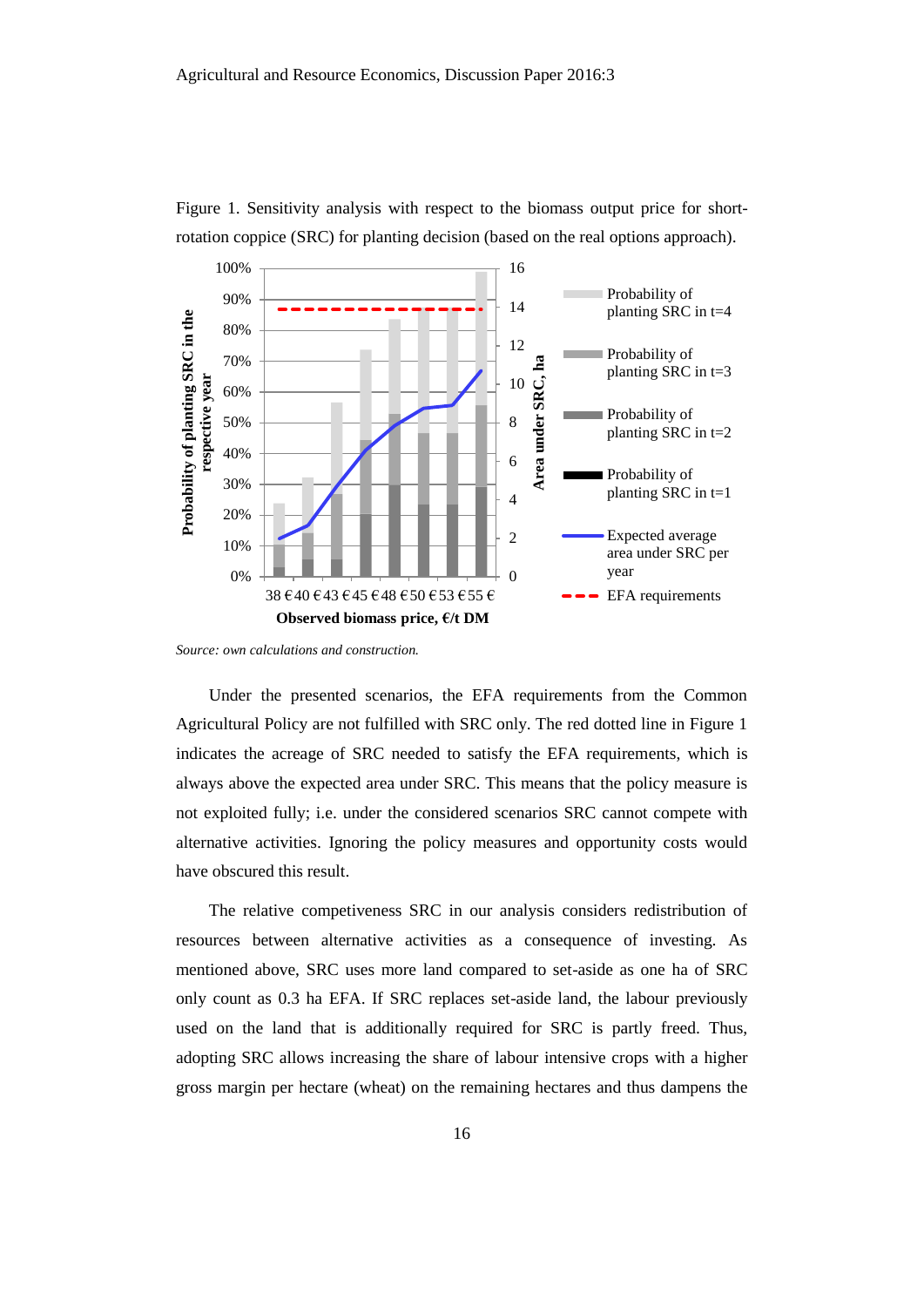impact of competition for land (Figure  $2)^8$ . A similar result can be found if we assume that the freed labour is employed off-farm. Due to that effect, the investment trigger is reduced compared to a simpler model where only competition for land is reflected. Again, this result is only possible due to taking into account alternative activities, policy measures and farm constraints.

Figure 2. Expected land distribution (average per year) between alternative farm activities under different starting (observed) value of the scenario tree (based on the real options approach).



*Source: own calculations and construction.*

l

To this end, our empirical results are in line with the observed reluctance of farmers to convert to SRC under current market and policy conditions and reveal additional information on incentives to adopt SRC.

<sup>&</sup>lt;sup>8</sup> It is important to emphasize that Fig.2 illustrates the expected mean land distribution over the simulation period. Although SRC is expected to be cultivated e.g. under the baseline condition (when the observed biomass price is equal to 50  $\epsilon$ /t DM), it is not planted immediately, but the decision is rather postponed.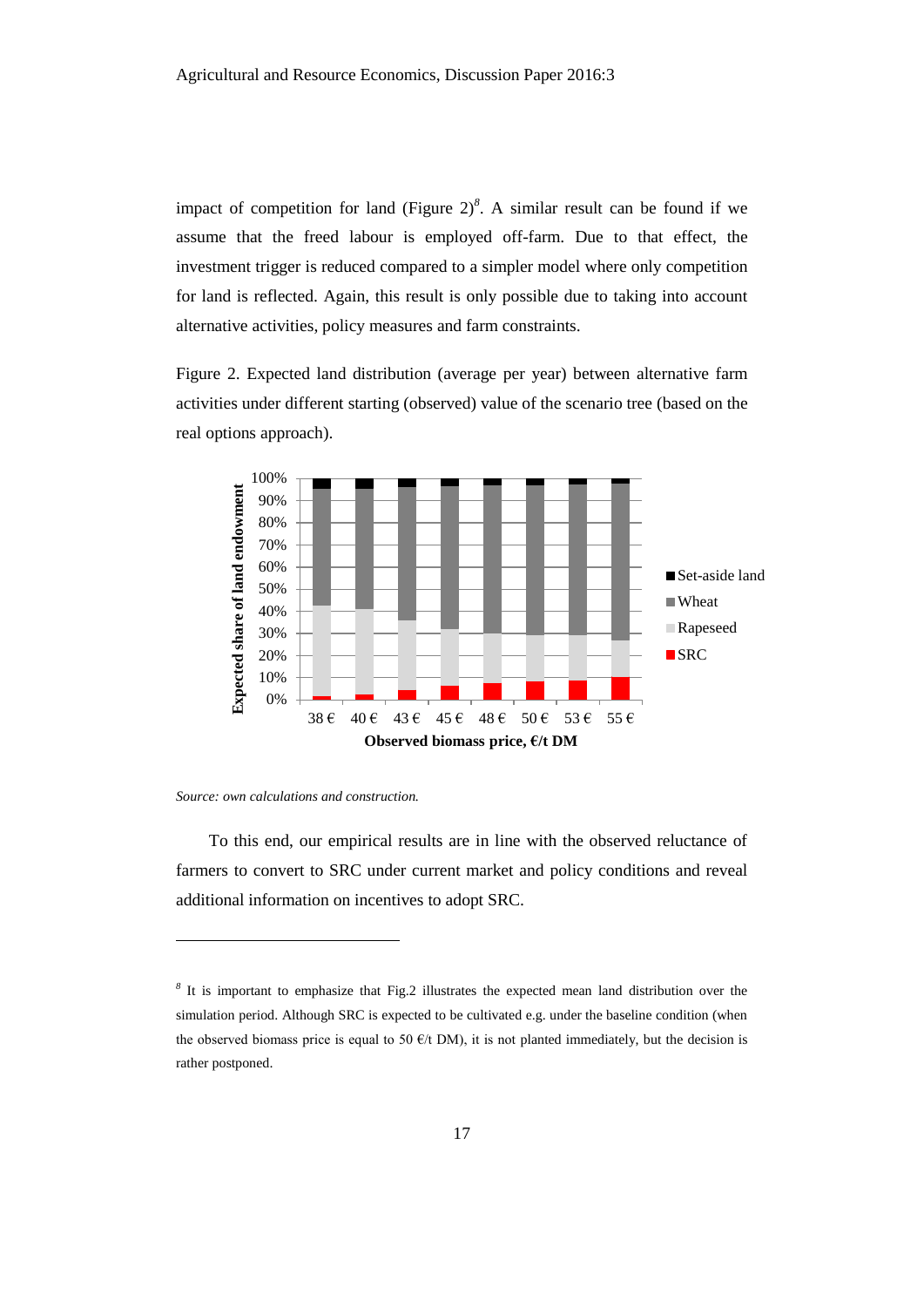#### **6 Discussion**

The proposed approach provides a detailed investment analysis, including timing and depth of exercising every stage of the compound option. Timing is represented by the optimal investment behaviour at each given node of the scenario tree, as well as at the subsequent nodes assigned with probabilities and conditional to the antecedent developments. Depth is expressed in fractional units or  $-$  if investment options of predefined sizes are considered – as the exercised subset of all the available options. At each node of the scenario tree the value to postpone can be evaluated by comparing the expected payoffs with and without temporal flexibility, i.e. the payoffs derived based on the real options and on the classical net present value approach. We also reveal additional (dis-)incentives to invest that were obscured previously due to restricted assumptions, such as interactions of alternative activities and their influence on the investment behaviour. In particular, we allow for adjustment of alternative activities or other changes in management related to exercising an option.

For the sake of clarity, we presented a simplified farm model, while it can be improved by adding more farm activities and constraints. Multiple risks, including mutual correlation, can be assumed; this would require the scenario tree to be characterized by a vector of simulated values in each node. Alternatively, several stochastic parameters can be combined in one composite risk, as done in some existing models (e.g. Flaten and Lien 2007; Bartolini and Viaggi 2012; Beraldi et al. 2013). Also, risk preferences can be considered; the easiest way would be introducing a risk utility function. Further empirical analysis can be done in different directions. First, investment triggers can be determined by conducting a sensitivity analysis with respect to any parameter of the model as a potential investment trigger. Increasing (decreasing) the respective parameter stepwise would determine an interval, within which the investment decision switches to exercising the option immediately; the true investment trigger hence belongs to this interval. The smaller the steps of the sensitivity analysis, the smaller the range containing the true investment trigger. Second, our approach allows for stepwise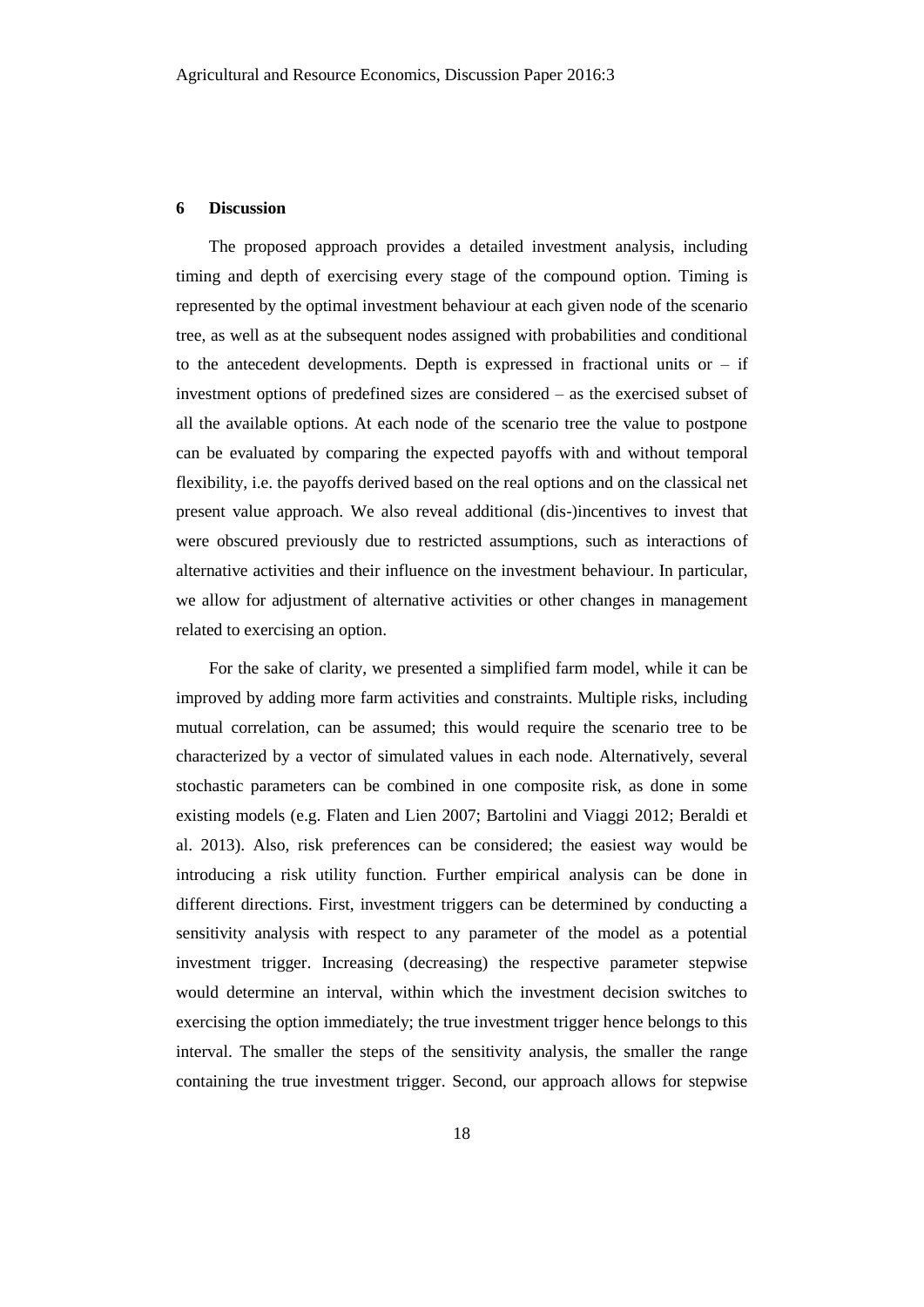relaxing of the assumptions and hence quantifying their influence on the investment behaviour. Next, a comprehensive policy analysis can be done. The tested policy measures might refer not only to the investment option itself, but also to the alternative activities, as well as to the resources' endowments and other constraints. Such an analysis would reveal both direct and indirect effect of a policy measure due to redistribution of resources between alternative activities and other changes in management. Finally, if risk preferences are considered, a risk analysis can be conducted.

Our approach advances in the following. *First*, the curse of dimensionality of a binomial (trinomial) scenario tree is overcome. Our constructed asymmetric scenario tree reflects the underlying distribution, while the values are not exploding and the number of leaves is restricted. *Second*, in contrast to LSMC, our approach can be efficiently applied to problems with higher complexity. Indeed, once resources' endowments and other constraints are involved, the LSMC requires a numerical method to solve each Monte-Carlo path backwards for each stage, starting from the last one. If the size of the investment project is a decision variable as well, the LSMC additionally requires a sensitivity analysis with respect to the project size. Generating the payoffs for all potential combination of exercising time points and Monte-Carlo draws can be numerically demanding if a programming approach is needed. And not at least, that process must be programmed as well. Once it is necessary to use a programming approach to determine the NPV of a single Monte-Carlo, potentially conditional of exercising an option at a predetermined stage, we find it more straightforward to use stochastic programming directly as proposed in this paper. Instead of approximating the payoff matrix with a regression function as in the LSMC, we approximate the Monte-Carlo fan based on tree reduction, which we judge as more transparent. *Third*, as our case study underlines, the approach is rather general. It is able to value even complex compound options such as choosing the best combination from a portfolio of different investments which interact or even problems where the number of stages is not pre-determined. There are no restrictive methodological requirements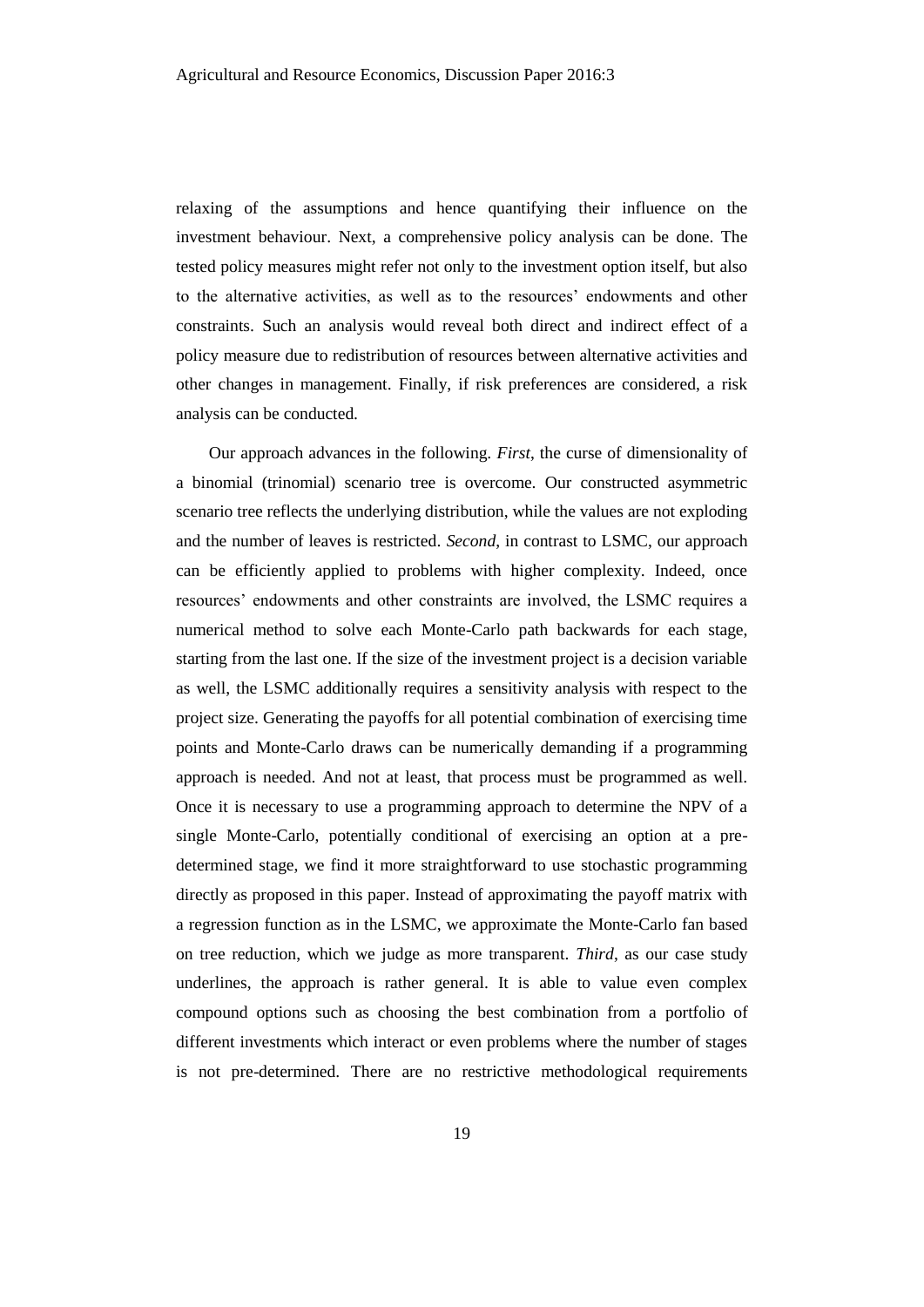associated with our approach. Indeed, any underlying stochastic process can be assumed as long as it is possible to run Monte-Carlo simulations and to construct a reduced scenario tree. The number of stages is not limited either, unless the relations between the stages cannot be captured in equations. The time horizon is a parameter of the model and its choice is not restricted. Next, European options can be valuated using our approach in a similar way as American option. *Finally*, our approach allows conducting comprehensive sensitivity, policy and risk analyses, while representing the outcomes in a transparent and intuitive way.

There are three issues worth additional comments. First, an exploding stochastic process cannot be assumed, since a Monte-Carlo simulation might quickly lead to unrealistic values. For instance, Geometric Brownian Motion and Arithmetic Brownian Motion – common assumptions in the literature for stochastic biomass price (e.g. Kallio, Kuula, and Oinonen 2012; Di Corato, Gazheli, and Lagerkvist 2013) - exploit by simulating over several time periods. Since such simulated values are not plausible, this limitation refers to the assumption itself, rather than to the approach. Another issue that requires further research is the choice of the number of leaves. As mentioned above, there is no well-established procedure to determine the optimal number of leaves. Finally, the appropriate riskadjusted discount rate applied to a scenario tree should differ from the risk-adjusted discount rate applied to the underlying asset, since a tree does not correctly represent the underlying volatility (e.g. Lander and Pinches 1998, p.553). In addition, as mentioned above, a tree is characterized by decreasing risk when approaching the leaves. Further research might hence focus on a method determining the appropriate risk-adjusted discount rate for a scenario tree.

#### **7 Conclusion**

The existing methods of real options valuation miss to capture the complexity of large real-world investment projects consistently. This limitation leads to reluctance of practitioners to employ the real options theory for investment analysis. In this paper we develop a numerical method for valuation of (compound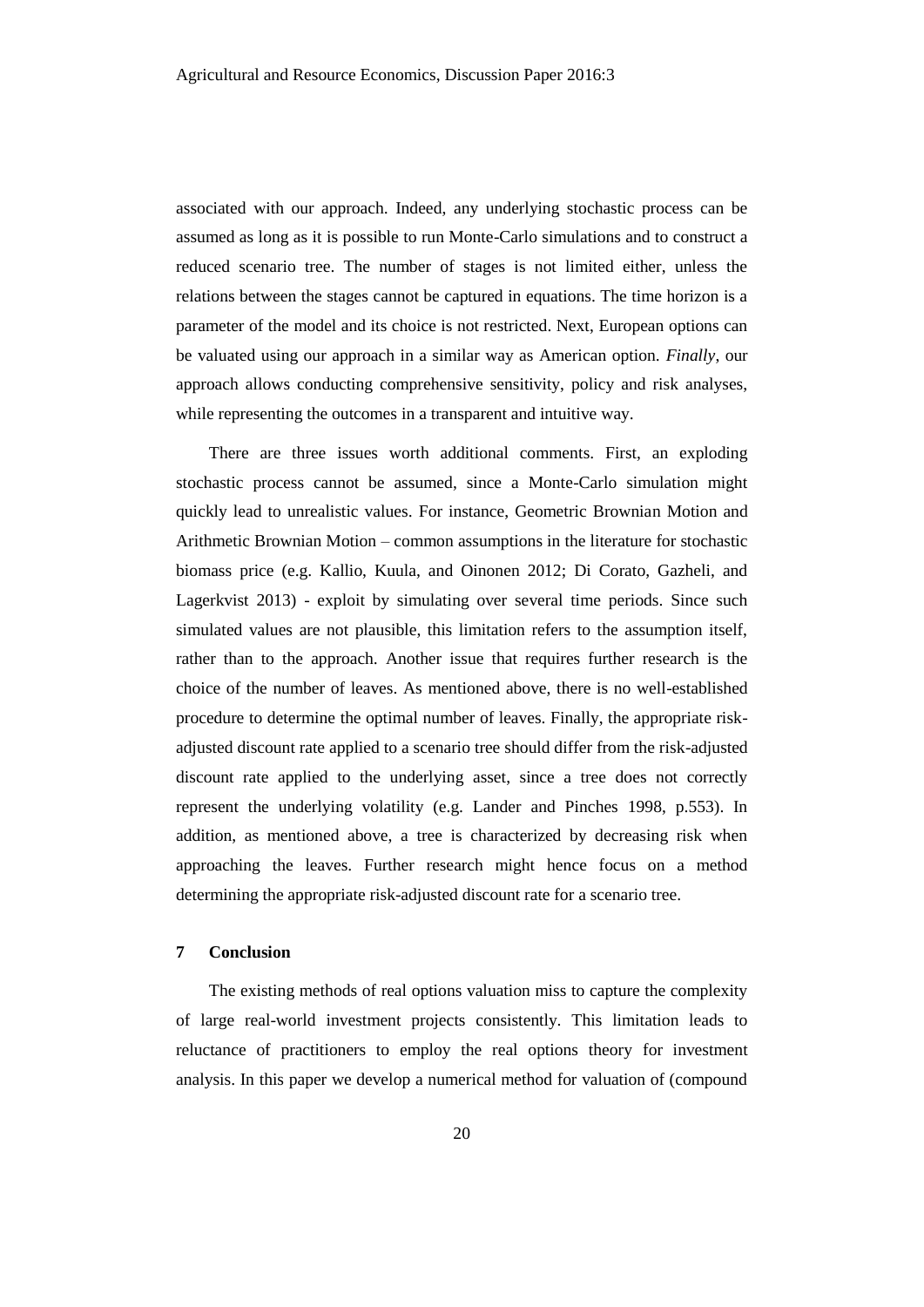American) real options. The approach combines and benefits from both intuitive scenario tree approach and the Least Squares Monte-Carlo – the two well-known approaches for valuation of American options. Yet in contrast, our approach has no curse of dimensionality, does not require additional assumption about the functional form of Lagrangian, and ensure computational efficiency by restricting the solution domain. In addition, our approach, as well as the obtained results, is very straightforward and comprehensible.

The approach we propose can be summarized with four main steps. First, we define the decision variables of the problem. Second, we establish the relations between these decision variables, including lagged relations between time points, and combine them into a deterministic programming model. Third, we choose an appropriate distribution for the stochastic parameter(s), draw Monte-Carlo scenarios and construct from them a reduced scenario tree with probabilities, employing a scenario tree reduction technique. Finally, we employ stochastic programming for the real options valuation. The obtained results include both timing and depth of exercising options. Timing is represented by the optimal investment decision at each given node of the scenario tree and at the subsequent nodes with assigned probabilities. Depth is reflected by the optimal scale of exercising an option, taken into account opportunity costs, returns-to-scale, resources' endowments and other constraints. Our approach also allows conducting comprehensive sensitivity, policy and risk analyses, while representing the outcomes in a transparent and intuitive way.

We illustrated the approach with valuation of option to adopt, harvest, and then reconvert perennial energy crop in the farm-level context. The empirical model differs from existing investment analyses of perennial energy crops cultivation by a number of simultaneously relaxed assumptions. In particular, we allow for full flexibility in planting and harvesting, consider alternative farm activities, as well as take into account resources' endowments and other constraints. Our empirical results are in line with both the real options theory and the observed reluctance to adopt perennial energy crops. Due to relaxed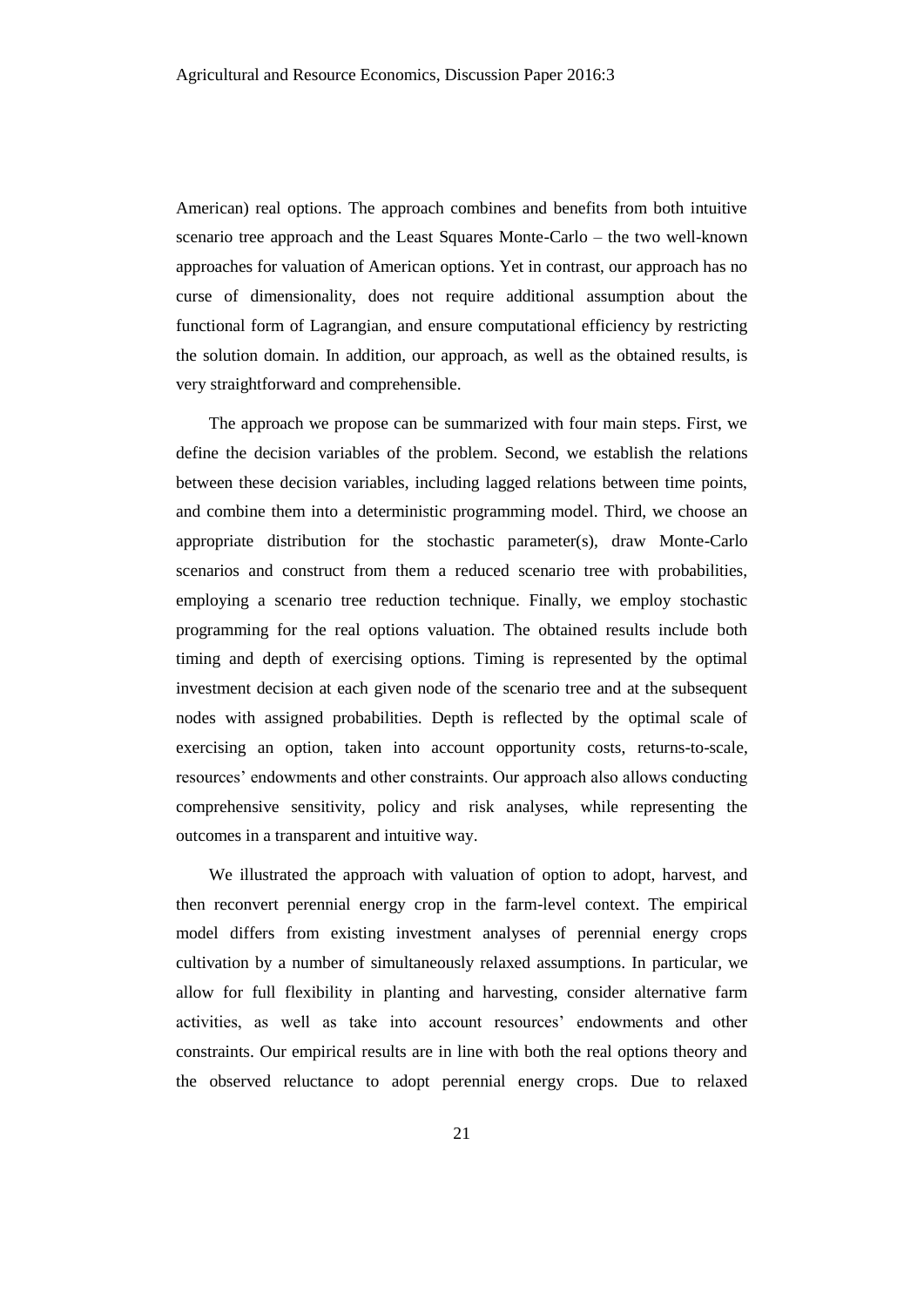assumptions, we obtain more plausible results and reveal additional incentives for perennial energy crops cultivation, in particular redistribution of resources between alternative activities. The model we presented here can be improved further, including consideration of more alternative activities and farm constraints, as well as introduction of multiple risks and risk preferences.

Our approach can be employed to various applications, being especially advantageous for real options valuation, where not only timing, but also the scale and interaction with constraints and alternative activities matter.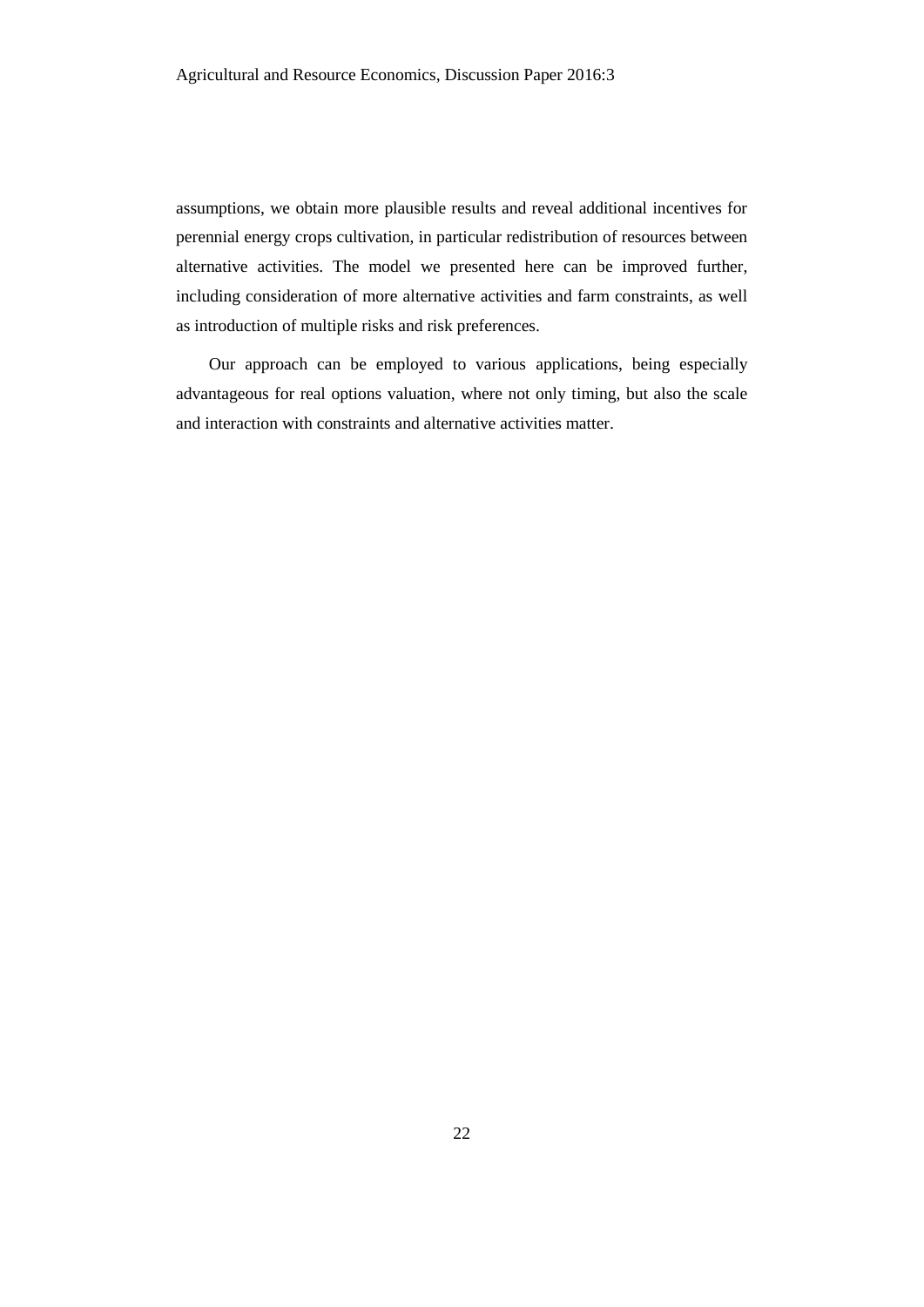#### **References**

- Abadie, L.M., and Chamorro, J.M. (2009): Monte Carlo Valuation of Natural Gas Investments. *Review of Financial Economics,* 18 (1): 10–22. doi:10.1016/j.rfe.2008.10.002.
- van Ackooij, W., and Sagastizábal, C. (2014): Constrained Bundle Methods for Upper Inexact Oracles with Application to Joint Chance Constrained Energy Problems. *SIAM Journal on Optimization*, 24 (2): 733–65. doi:10.1137/120903099.
- Ali, W. (2009): Modelling of Biomass Production Potential of Poplar in Short Rotation Plantations on Agricultural Lands of Saxony, Germany. Technische Universität Dresden.

[http://www.qucosa.de/recherche/frontdoor/?tx\\_slubopus4frontend\[id\]=345.](http://www.qucosa.de/recherche/frontdoor/?tx_slubopus4frontend%5bid%5d=345)

- Allen, B., Kretschmer, B., Baldock, D., Menadue, H., Nanni, S., and Tucker, G. (2014): Space for Energy Crops - Assessing the Potential Contribution to Europe's Energy Future. Institute for European Environmental Policy. [http://www.eeb.org/EEB/?LinkServID=F6E6DA60-5056-B741-](http://www.eeb.org/EEB/?LinkServID=F6E6DA60-5056-B741-DBD250D05D441B53) [DBD250D05D441B53.](http://www.eeb.org/EEB/?LinkServID=F6E6DA60-5056-B741-DBD250D05D441B53)
- Alonso-Ayuso, A., Carvallo, F., Escudero, L.F., Guignard, M., Pi, J., Puranmalka, R., and Weintraub, A. (2014): Medium Range Optimization of Copper Extraction Planning under Uncertainty in Future Copper Prices. *European Journal of Operational Research*, 233 (3): 711–26. doi:10.1016/j.ejor.2013.08.048.
- Bartolini, F., and Viaggi, D. (2012): An Analysis of Policy Scenario Effects on the Adoption of Energy Production on the Farm: A Case Study in Emilia–Romagna (Italy). *Energy Policy, Renewable Energy in China*, 51 (December): 454–64. doi:10.1016/j.enpol.2012.08.043.
- Bemmann, A., and Knust, C. (2010): Kurzumbetriebsplantagen in Deutschland und europäische Perspektiven. Berlin, Germany: Weißensee Verlag.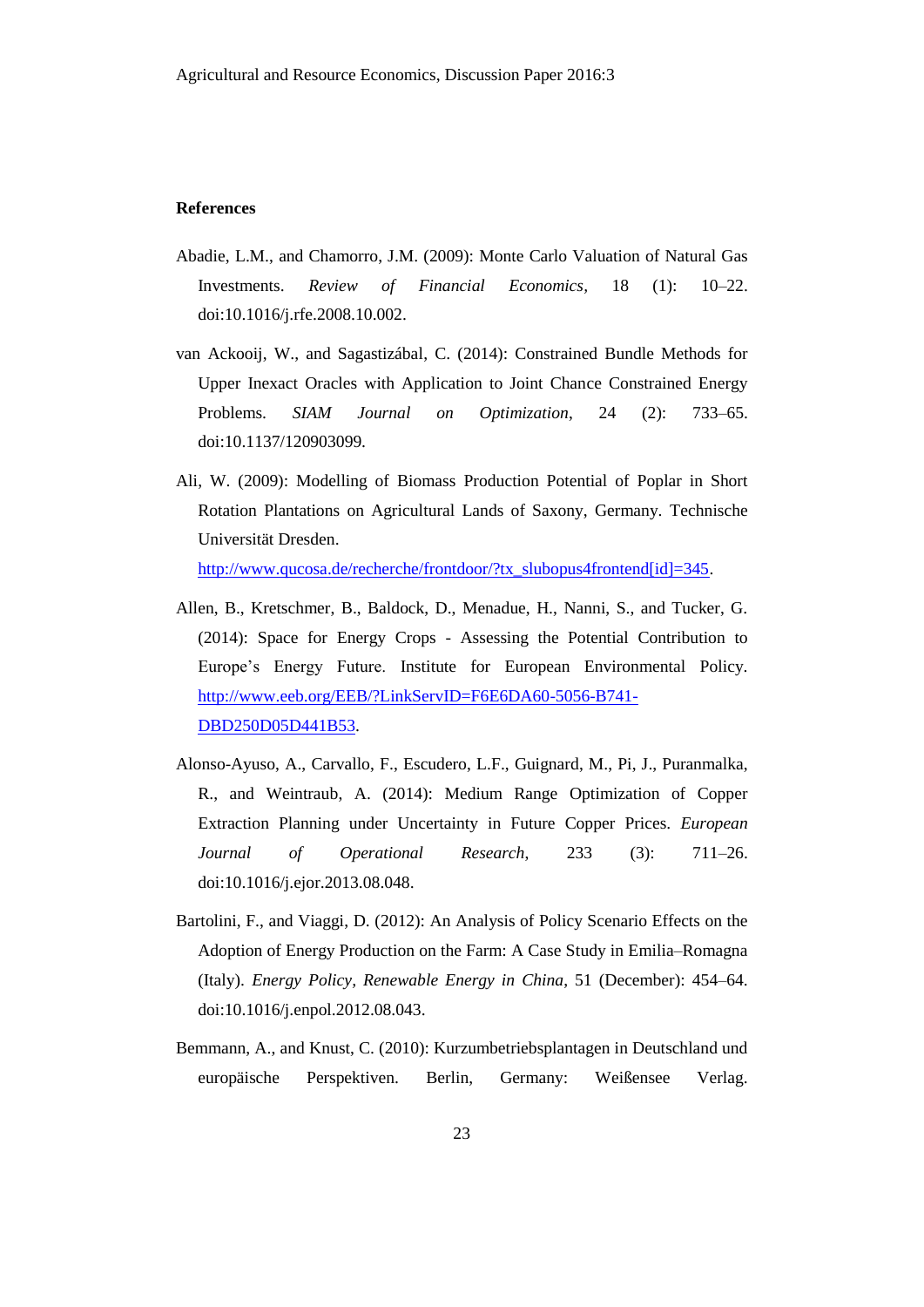[http://www.weissensee-](http://www.weissensee-verlag.de/autoren/Bemmann_159/Bemmann_159_kurz.pdf)

[verlag.de/autoren/Bemmann\\_159/Bemmann\\_159\\_kurz.pdf.](http://www.weissensee-verlag.de/autoren/Bemmann_159/Bemmann_159_kurz.pdf)

- Beraldi, P., Violi, A., De Simone, F., Costabile, M., Massabò, I., and Russo, E. (2013): A Multistage Stochastic Programming Approach for Capital Budgeting Problems under Uncertainty. *IMA Journal of Management Mathematics*, 24 (1): 89–110. doi:10.1093/imaman/dps018.
- Black, F., and Scholes, M. (1973): The Pricing of Options and Corporate Liabilities. *Journal of Political Economy*, 81 (3): 637–54.
- Bouchard, B., and Warin, X. (2012): Monte-Carlo Valuation of American Options: Facts and New Algorithms to Improve Existing Methods. In Numerical Methods in Finance, edited by Carmona, R.A., Del Moral, P., Hu, P., and Oudjane, N., 215–55. *Springer Proceedings in Mathematics,* 12. [http://link.springer.com/chapter/10.1007/978-3-642-25746-9\\_7.](http://link.springer.com/chapter/10.1007/978-3-642-25746-9_7)
- Boyle, P.P. (1977): Options: A Monte Carlo Approach. *Journal of Financial Economics*, 4 (3): 323–38. doi:10.1016/0304-405X(77)90005-8.
- Brandão, L.E., and Dyer, J.S. (2005): Decision Analysis and Real Options: A Discrete Time Approach to Real Option Valuation. *Annals of Operations Research*, 135 (1): 21–39. doi:10.1007/s10479-005-6233-9.
- Brandes, W., Budde, H.-J., and Sperling, E. (1980): A Computerised Planning Method for Risky Investments. *European Review of Agricultural Economics*, 7 (2): 147–75. doi:10.1093/erae/7.2.147.
- Bundesministerium fuer Ernaehrung und Landwirtschaft (2015): EU-Agrarpolitik FAQ zur Agrarreform und der nationalen Umsetzung. February 24. [http://www.bmel.de/DE/Landwirtschaft/Agrarpolitik/\\_Texte/GAP-](http://www.bmel.de/DE/Landwirtschaft/Agrarpolitik/_Texte/GAP-FAQs.html;jsessionid=0D73EAAFA1620445FB82F36E765C5694.2_cid296#doc4121226bodyText8)[FAQs.html;jsessionid=0D73EAAFA1620445FB82F36E765C5694.2\\_cid296#d](http://www.bmel.de/DE/Landwirtschaft/Agrarpolitik/_Texte/GAP-FAQs.html;jsessionid=0D73EAAFA1620445FB82F36E765C5694.2_cid296#doc4121226bodyText8) [oc4121226bodyText8.](http://www.bmel.de/DE/Landwirtschaft/Agrarpolitik/_Texte/GAP-FAQs.html;jsessionid=0D73EAAFA1620445FB82F36E765C5694.2_cid296#doc4121226bodyText8)
- Cetinkaya, E., and Thiele, A. (2014): Real Options: A Survey. Lehigh University. [https://www.researchgate.net/publication/270393385\\_Real\\_Options\\_A\\_Survey.](https://www.researchgate.net/publication/270393385_Real_Options_A_Survey)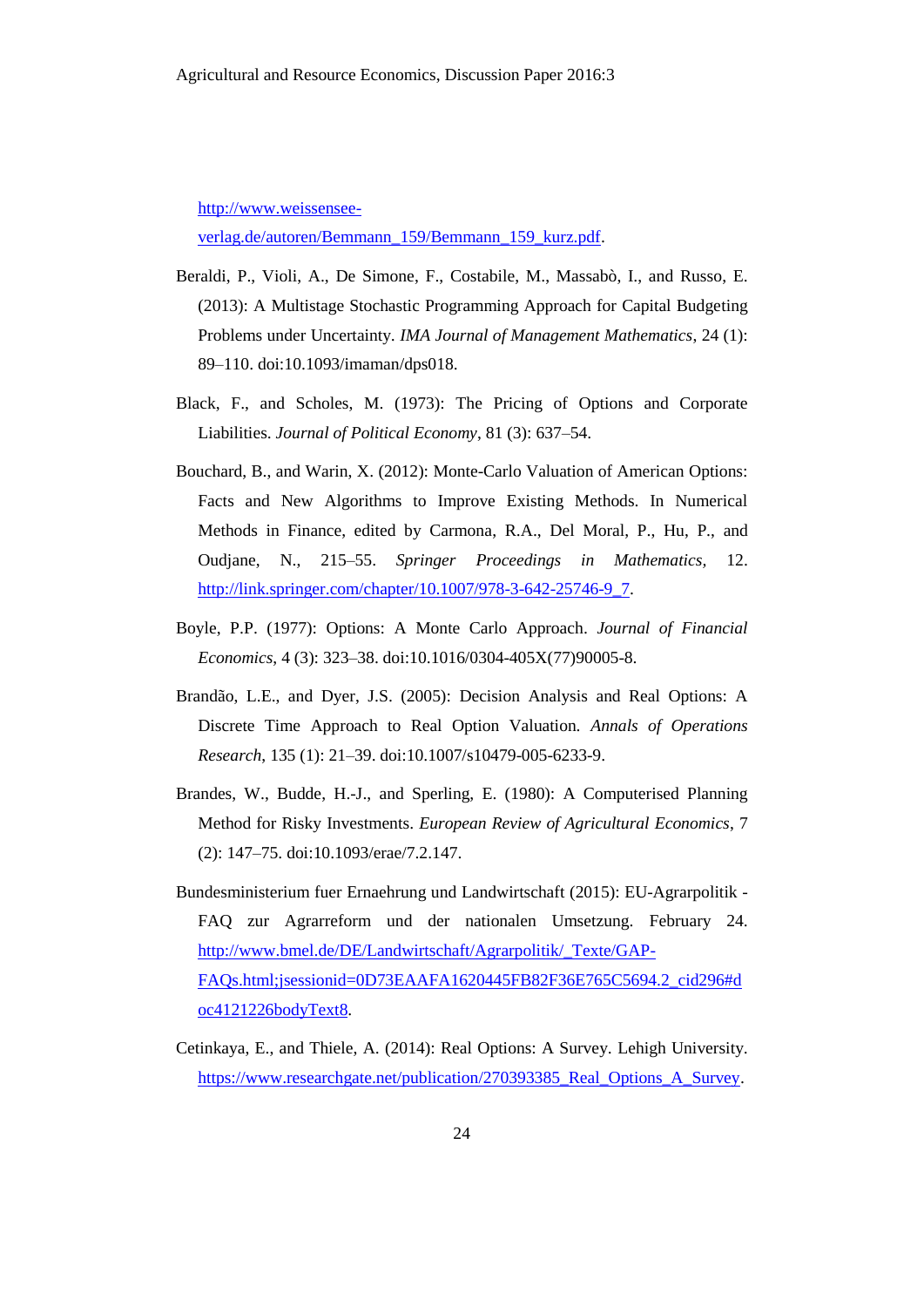- Consigli, G., and Dempster, M.a.H. (1998): Dynamic Stochastic Programmingfor Asset-Liability Management. *Annals of Operations Research*, 81 (0): 131–62. doi:10.1023/A:1018992620909.
- Cox, J.C., Ross, S.A., and Rubinstein, M. (1979): Option Pricing: A Simplified Approach. *Journal of Financial Economics*, 7 (3): 229–63. doi:10.1016/0304- 405X(79)90015-1.
- Dempster, M.a.H. (2006): Sequential Importance Sampling Algorithms for Dynamic Stochastic Programming. *Journal of Mathematical Sciences*, 133 (4): 1422–44. doi:10.1007/s10958-006-0058-1.
- Dempster, M.a.H., and Thompson, R.T. (1999): EVPI-based Importance Sampling Solution Proceduresfor Multistage Stochastic Linear Programmeson Parallel MIMD Architectures. *Annals of Operations Research*, 90 (0): 161–84. doi:10.1023/A:1018956530304.
- Di Corato, L., Gazheli, A., and Lagerkvist, C.-J. (2013): Investing in Energy Forestry under Uncertainty. *Forest Policy and Economics*, 34 (September): 56– 64. doi:10.1016/j.forpol.2013.06.001.
- Di Falco, S., and Perrings, C. (2003): Crop Genetic Diversity, Productivity and Stability of Agroecosystems. A Theoretical and Empirical Investigation. *Scottish Journal of Political Economy*, 50 (2): 207–16. doi:10.1111/1467- 9485.5002006.
- Dixit, A.K., and Pindyck, R.S. (1994): Investment Under Uncertainty. Princeton University Press.
- Dupačová, J., Consigli, G., and Wallace, S.W. (2000): Scenarios for Multistage Stochastic Programs. *Annals of Operations Research*, 100 (1-4): 25–53. doi:10.1023/A:1019206915174.
- Escudero, L,F., Garín, M.A., Merino, M., and Pérez, G. (2012): An Algorithmic Framework for Solving Large-Scale Multistage Stochastic Mixed 0–1 Problems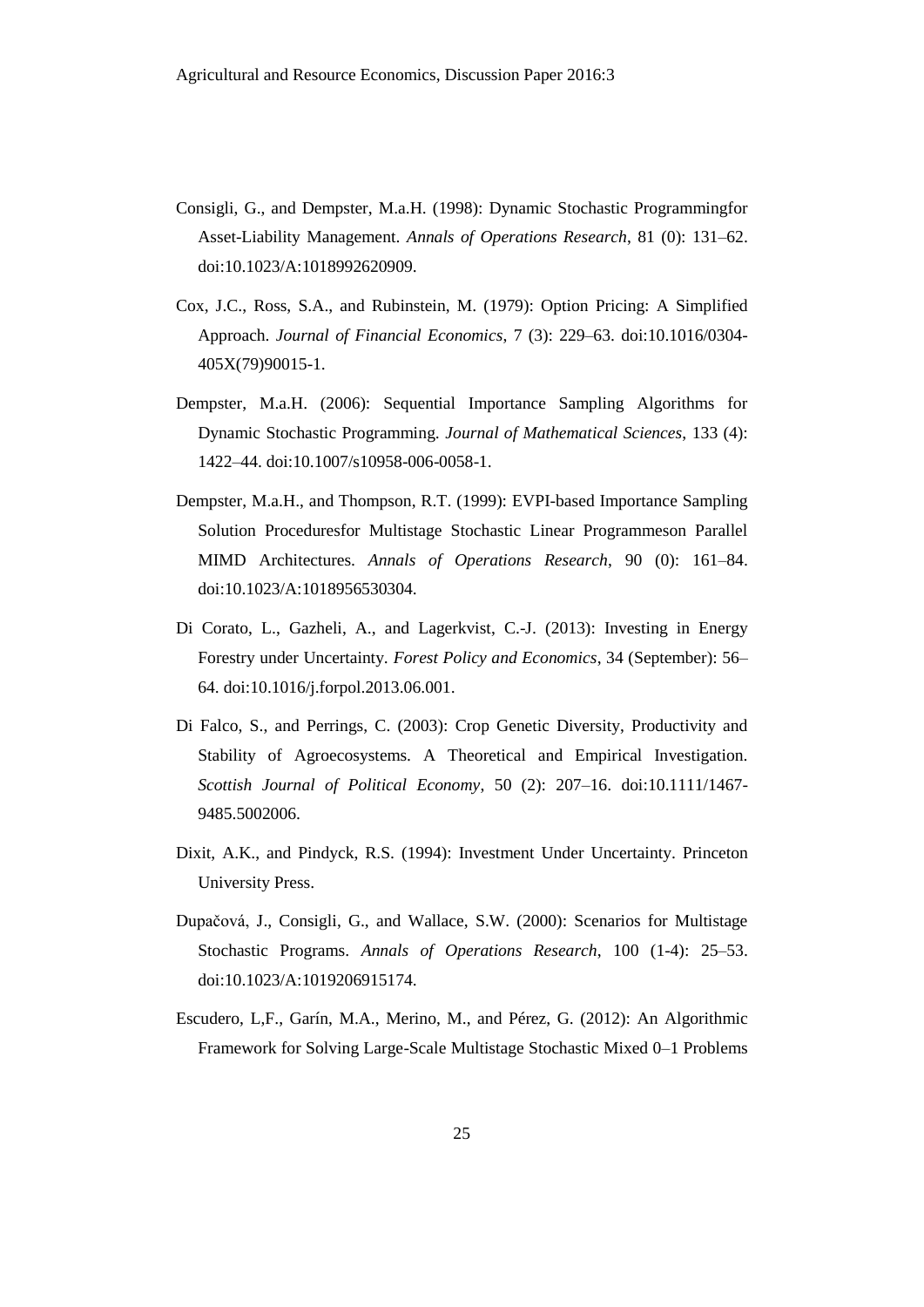with Nonsymmetric Scenario Trees. *Computers & Operations Research*, 39 (5): 1133–44. doi:10.1016/j.cor.2011.06.021.

- Faasch, R.J., and Patenaude, G. (2012): The Economics of Short Rotation Coppice in Germany. *Biomass and Bioenergy*, 45 (October): 27–40. doi:10.1016/j.biombioe.2012.04.012.
- Feng, Y., and Ryan, S.M. (2013): Scenario Construction and Reduction Applied to Stochastic Power Generation Expansion Planning. *Computers & Operations Research*, 40 (1): 9–23. doi:10.1016/j.cor.2012.05.005.
- Finger, R. (2016): Assessment of Uncertain Returns from Investment in Short Rotation Coppice Using Risk Adjusted Discount Rates. *Biomass and Bioenergy*, 85 (February): 320–26. doi:10.1016/j.biombioe.2015.12.028.
- Flaten, O., and Lien, G. (2007): Stochastic Utility-Efficient Programming of Organic Dairy Farms. *European Journal of Operational Research*, 181 (3): 1574–83. doi:10.1016/j.ejor.2005.11.053.
- Frauendorfer, K., and Marohn, C. (1998): Refinement Issues in Stochastic Multistage Linear Programming. In Stochastic Programming Methods and Technical Applications, edited by Marti, K., and Kall, P., 305–28. Lecture Notes in Economics and Mathematical Systems 458. Springer Berlin Heidelberg. [http://link.springer.com/chapter/10.1007/978-3-642-45767-8\\_19.](http://link.springer.com/chapter/10.1007/978-3-642-45767-8_19)
- Frey, G.E., Mercer, D.E., Cubbage, F.W., and Abt, R.C. (2013): A Real Options Model to Assess the Role of Flexibility in Forestry and Agroforestry Adoption and Disadoption in the Lower Mississippi Alluvial Valley. *Agricultural Economics*, 44 (1): 73–91. doi:10.1111/j.1574-0862.2012.00633.x.
- GAMS Development Corporation (2015): GAMS Documentation 24.6. Tools. Data Transformation. SCENRED2. [https://www.gams.com/help/index.jsp?topic=%2Fgams.doc%2Ftools%2Fscenre](https://www.gams.com/help/index.jsp?topic=%2Fgams.doc%2Ftools%2Fscenred2%2Findex.html) [d2%2Findex.html.](https://www.gams.com/help/index.jsp?topic=%2Fgams.doc%2Ftools%2Fscenred2%2Findex.html)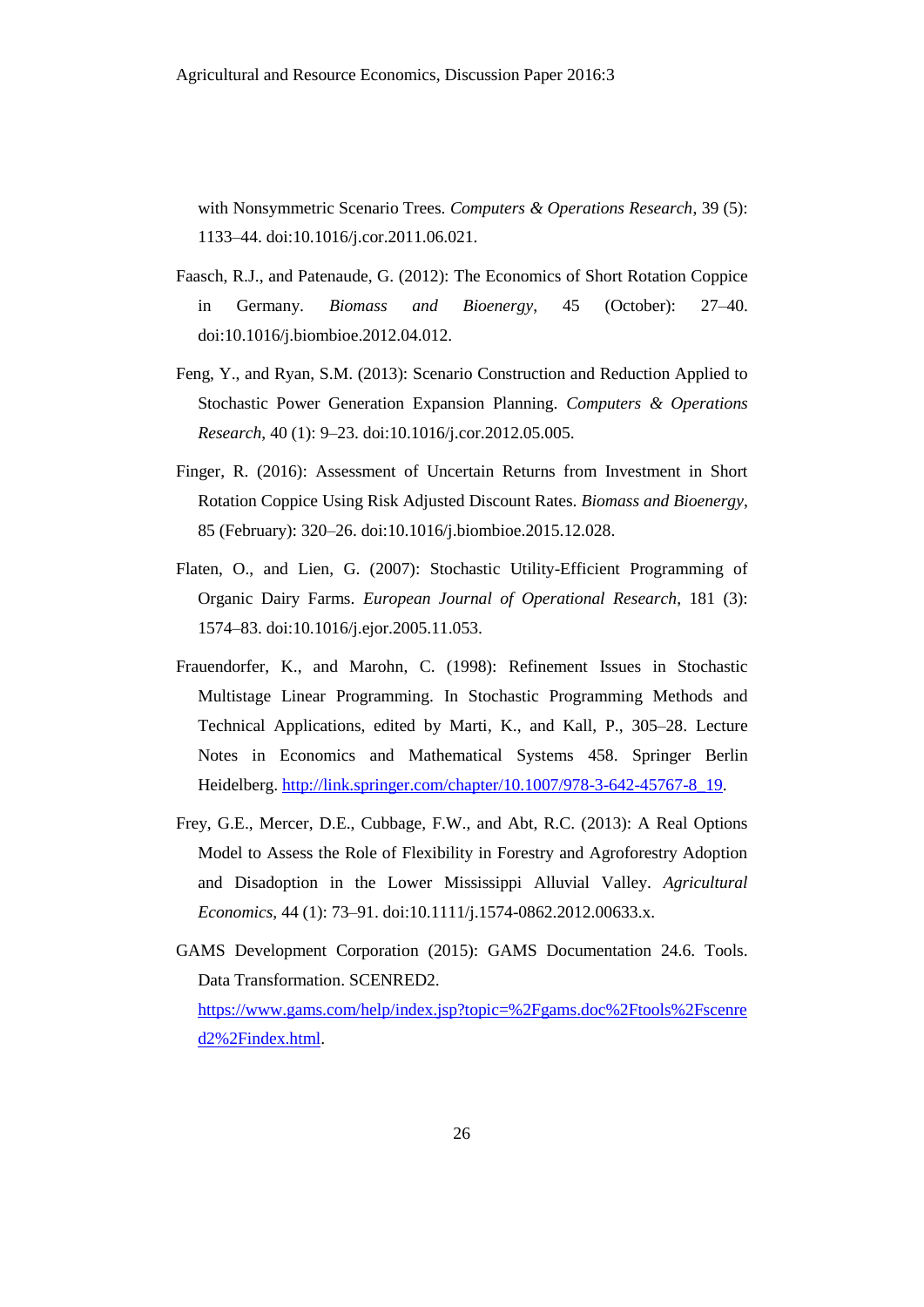- Gandorfer, M., Eckstein, K., and Hoffmann, H. (2011): Modeling Economic Performance of an Agroforestry System under Yield and Price Risk. Presentation for 15<sup>th</sup> International Conference on Economics of Bio-Economy. [http://www.economia.uniroma2.it/icabr](http://www.economia.uniroma2.it/icabr-conference/Public/12/File/ppt/Hoffmann_et_al..pdf)[conference/Public/12/File/ppt/Hoffmann\\_et\\_al..pdf.](http://www.economia.uniroma2.it/icabr-conference/Public/12/File/ppt/Hoffmann_et_al..pdf)
- Geske, R., and Johnson, H.E. (1984): The American Put Option Valued Analytically. *The Journal of Finance*, 39 (5): 1511–24. doi:10.1111/j.1540- 6261.1984.tb04921.x.
- Guthrie, G. (2009): Real Options in Theory and Practice. Oxford University Press.
- Haigh, M.S., and Holt, M.T. (2002): Combining Time-varying and Dynamic Multiperiod Optimal Hedging Models. *European Review of Agricultural Economics*, 29 (4): 471–500. doi:10.1093/eurrag/29.4.471.
- Haugh, M.B., and Kogan, L. (2004): Pricing American Options: A Duality Approach. *Operations Research*, 52 (2): 258–70. doi:10.1287/opre.1030.0070.
- Heitsch, H., and Römisch, W. (2008): Scenario Tree Reduction for Multistage Stochastic Programs. *Computational Management Science*, 6 (2): 117–33. doi:10.1007/s10287-008-0087-y.
- Hill, R.V. (2010): Investment and Abandonment Behavior of Rural Households: An Empirical Investigation. *American Journal of Agricultural Economics*, 92 (4): 1065–86. doi:10.1093/ajae/aaq055.
- Hinrichs, J., Mußhoff, O., and Odening, M. (2008): Economic Hysteresis in Hog Production. *Applied Economics*, 40 (3): 333–40. doi:10.1080/00036840500447880.
- IBM Corporation (2016): IBM CPLEX Optimizer: Software's Background and Support. [http://www-01.ibm.com/software/commerce/optimization/cplex](http://www-01.ibm.com/software/commerce/optimization/cplex-optimizer/)[optimizer/](http://www-01.ibm.com/software/commerce/optimization/cplex-optimizer/) (Accessed February,  $16<sup>th</sup>$ , 2016).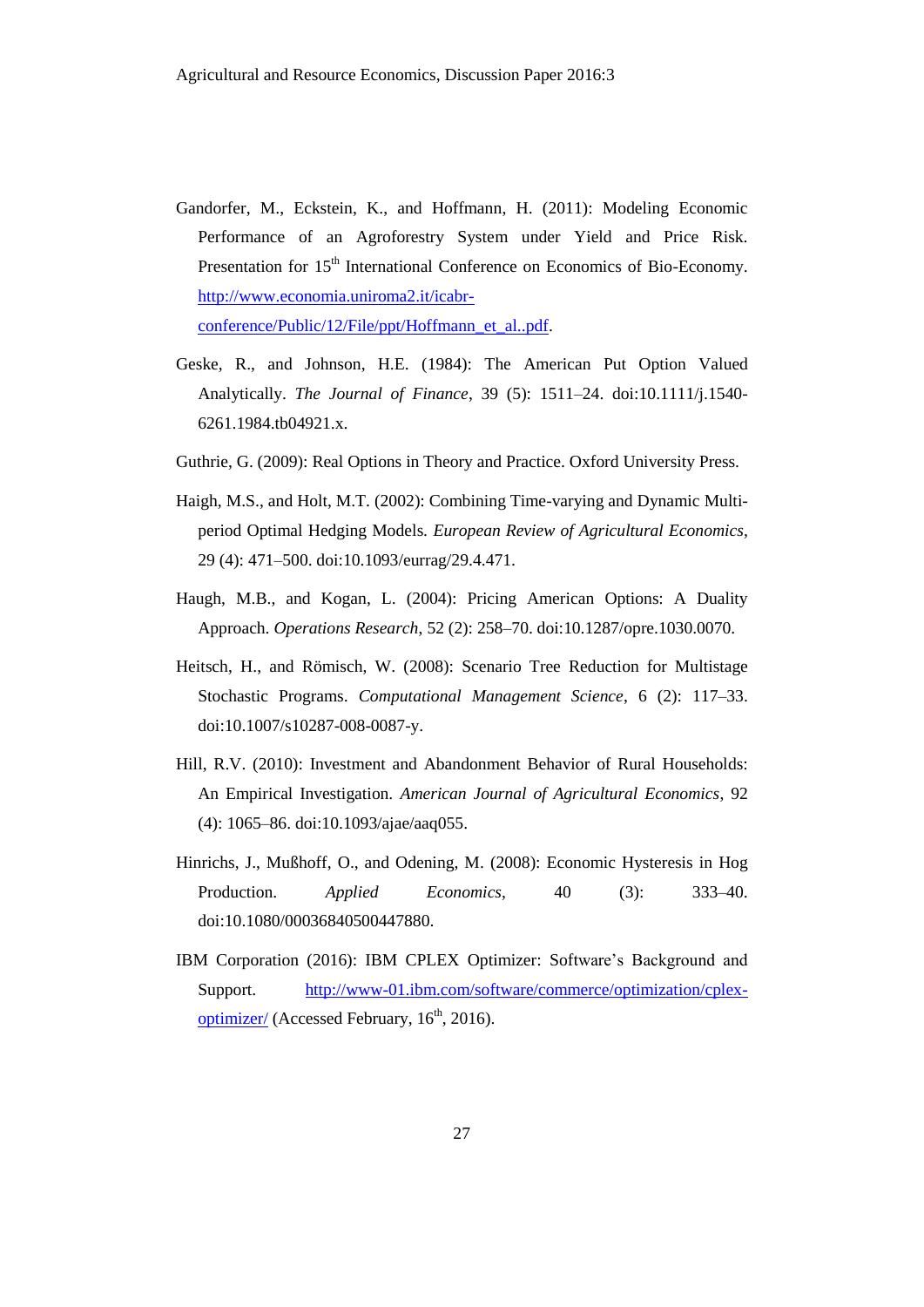- Kallio, M., Kuula, M., and Oinonen, S. (2012): Real Options Valuation of Forest Plantation Investments in Brazil. *European Journal of Operational Research*, 217 (2): 428–38. doi:10.1016/j.ejor.2011.09.040.
- Klaassen, P. (1998): Financial Asset-Pricing Theory and Stochastic Programming Models for Asset/Liability Management: A Synthesis. *Management Science*, 44 (1): 31–48. doi:10.1287/mnsc.44.1.31.
- Kuratorium für Technik und Bauwesen in der Landwirtschaft e.V. (2016): Leistungs-Kostenrechnung Pflanzenbau. Database. [http://daten.ktbl.de/dslkrpflanze/postHv.html#Ergebnis.](http://daten.ktbl.de/dslkrpflanze/postHv.html#Ergebnis)
- Lander, D.M., and Pinches, G.E. (1998): Challenges to the Practical Implementation of Modeling and Valuing Real Options. *The Quarterly Review of Economics and Finance*, 38 (3): 537–67. doi:10.1016/S1062-9769(99)80089- 1.
- Létourneau, P., and Stentoft, L. (2014): Refining the Least Squares Monte Carlo Method by Imposing Structure. *Quantitative Finance*, 14 (3): 495–507. doi:10.1080/14697688.2013.787543.
- Longstaff, F.A., and Schwartz, E.S. (2001): Valuing American Options by Simulation: A Simple Least-Squares Approach. *Review of Financial Studies*, 14 (1): 113–47. doi:10.1093/rfs/14.1.113.
- Lothner, D.C., Hoganson, H.M., and Rubin, P.A. (1986): Examining Short-Rotation Hybrid Poplar Investments by Using Stochastic Simulation. *Canadian Journal of Forest Research*, 16 (6): 1207–13. doi:10.1139/x86-215.
- Lowthe-Thomas, S.C., Slater, F.M., and Randerson, P.F. (2010): Reducing the Establishment Costs of Short Rotation Willow Coppice (SRC) – A Trial of a Novel Layflat Planting System at an Upland Site in Mid-Wales. *Biomass and Bioenergy*, 34 (5): 677–86. doi:10.1016/j.biombioe.2010.01.011.
- Merton, R.C. (1973): Theory of Rational Option Pricing. *The Bell Journal of Economics and Management Science*, 4 (1): 141–83. doi:10.2307/3003143.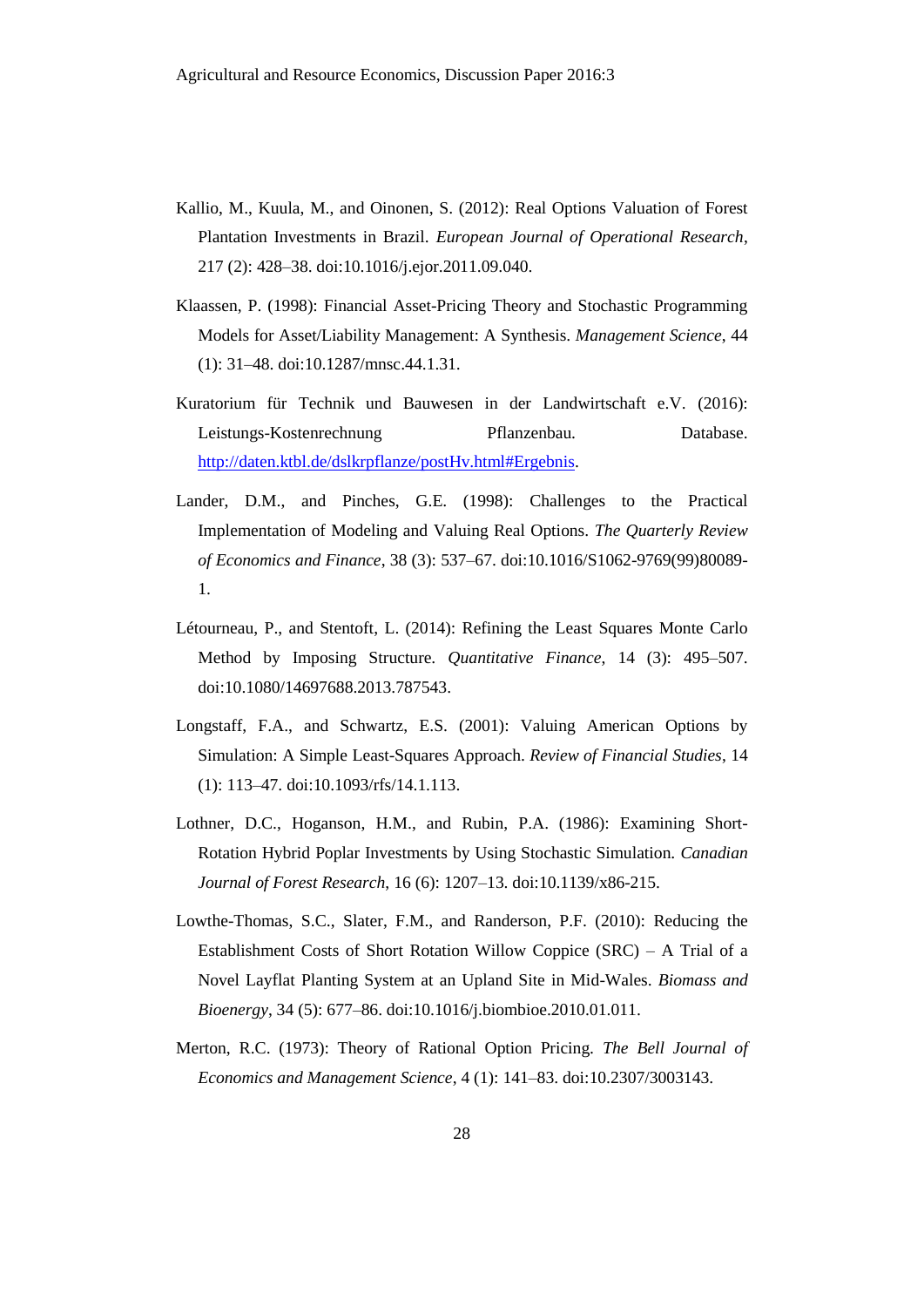- Metcalf, G.E., and Hassett, K.A. (1995): Investment under Alternative Return Assumptions Comparing Random Walks and Mean Reversion. *Journal of Economic Dynamics and Control*, 19 (8): 1471–88. doi:10.1016/0165- 1889(94)00838-9.
- Musshoff, O. (2012): Growing Short Rotation Coppice on Agricultural Land in Germany: A Real Options Approach. *Biomass and Bioenergy*, 41 (June): 73–85. doi:10.1016/j.biombioe.2012.02.001.
- de Oliveira, D.L., Brandao, L.E., Igrejas, R., and Gomes, L.L. (2014): Switching Outputs in a Bioenergy Cogeneration Project: A Real Options Approach. *Renewable and Sustainable Energy Reviews*, 36 (August): 74–82. doi:10.1016/j.rser.2014.04.023.
- Pecenka, R., and Hoffmann, T. (2012): Harvest Technology for Short Rotation Coppices and Costs of Harvest, Transport and Storage. *Agronomy Research*, 13 (2): 361–71.
- Regan, C.M., Bryan, B.A., Connor, J.D., Meyer, W.S., Ostendorf, B., Zhu, Z., and Bao, C. (2015): Real Options Analysis for Land Use Management: Methods, Application, and Implications for Policy. *Journal of Environmental Management*, 161 (September): 144–52. doi:10.1016/j.jenvman.2015.07.004.
- Rogers, L.C.G. (2002): Monte Carlo Valuation of American Options. *Mathematical Finance*, 12 (3): 271–86. doi:10.1111/1467-9965.02010.
- Sabour, S.A.A., and Poulin, R. (2006): Valuing Real Capital Investments Using The Least-Squares Monte Carlo Method. *The Engineering Economist*, 51 (2): 141–60. doi:10.1080/00137910600705210.
- Sagastizábal, C. (2012): Divide to Conquer: Decomposition Methods for Energy Optimization. *Mathematical Programming*, 134 (1): 187–222. doi:10.1007/s10107-012-0570-7.
- Schuler, J., Bues, A., Henseler, M., Krämer, C., Krampe, L., Kreins, P., Liebersbach, H., Osterburg, B., Röder, N., and Uckert, G. (2014): Instrumente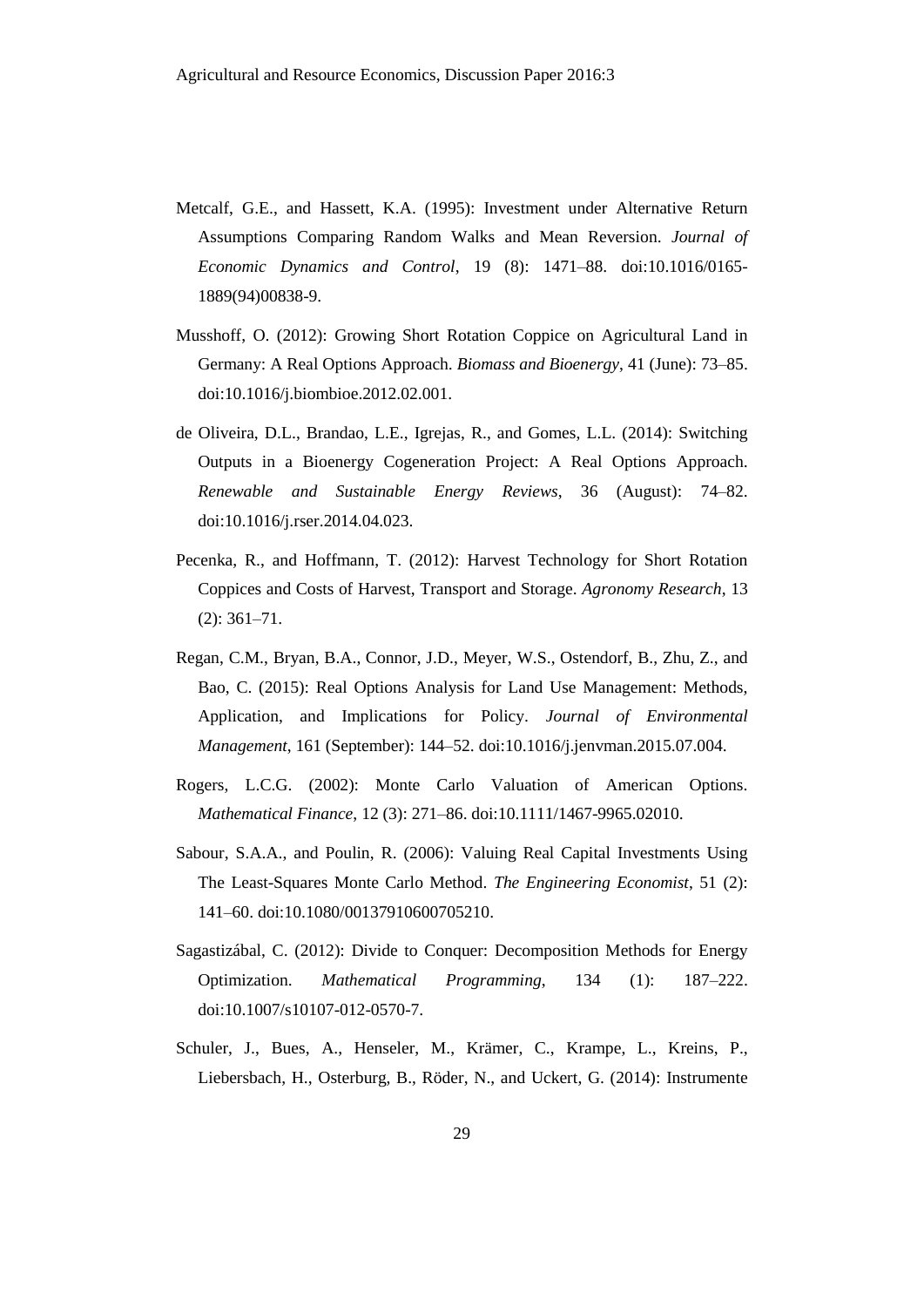Zur Stärkung von Synergien Zwischen Natur- Und Klimaschutz Im Bereich Landbewirtschaftung. *BfN-Skripten*, 01/2014 edition.

Schweier, J., and Becker, G. (2012): New Holland Forage Harvester's Productivity in Short Rotation Coppice: Evaluation of Field Studies from a German Perspective. *International Journal of Forest Engineering*, 23 (2): 82–88. doi:10.1080/14942119.2012.10739964.

——— (2013): Economics of Poplar Short Rotation Coppice Plantations on Marginal Land in Germany. *Biomass and Bioenergy*, 59 (December): 494–502. doi:10.1016/j.biombioe.2013.10.020.

- Simoglou, C.K., Kardakos, E.G., Bakirtzis, E.A., Chatzigiannis, D.I., Vagropoulos, S.I., Ntomaris, A.V., Biskas, P.N., et al. (2014): An Advanced Model for the Efficient and Reliable Short-Term Operation of Insular Electricity Networks with High Renewable Energy Sources Penetration. *Renewable and Sustainable Energy Reviews*, 38 (October): 415–27. doi:10.1016/j.rser.2014.06.015.
- Smith, J.E. (2005): Alternative Approaches for Solving Real-Options Problems. *Decision Analysis*, 2 (2): 89–102. doi:10.1287/deca.1050.0041.
- Song, F., Zhao, J., and Swinton, S.M. (2011): Switching to Perennial Energy Crops Under Uncertainty and Costly Reversibility. *American Journal of Agricultural Economics*, 93 (3): 768–83. doi:10.1093/ajae/aar018.
- Statistisches Amt Mecklenburg-Vorpommern (2016): Statistic database. [http://www.statistik](http://www.statistik-mv.de/cms2/STAM_prod/STAM/de/ep/Regionaldaten%2c_Datenbanken/index.jsp)[mv.de/cms2/STAM\\_prod/STAM/de/ep/Regionaldaten%2c\\_Datenbanken/index.](http://www.statistik-mv.de/cms2/STAM_prod/STAM/de/ep/Regionaldaten%2c_Datenbanken/index.jsp) [jsp.](http://www.statistik-mv.de/cms2/STAM_prod/STAM/de/ep/Regionaldaten%2c_Datenbanken/index.jsp)
- Stentoft, L. (2004): Assessing the Least Squares Monte-Carlo Approach to American Option Valuation. *Review of Derivatives Research*, 7 (2): 129–68. doi:10.1023/B:REDR.0000031176.24759.e6.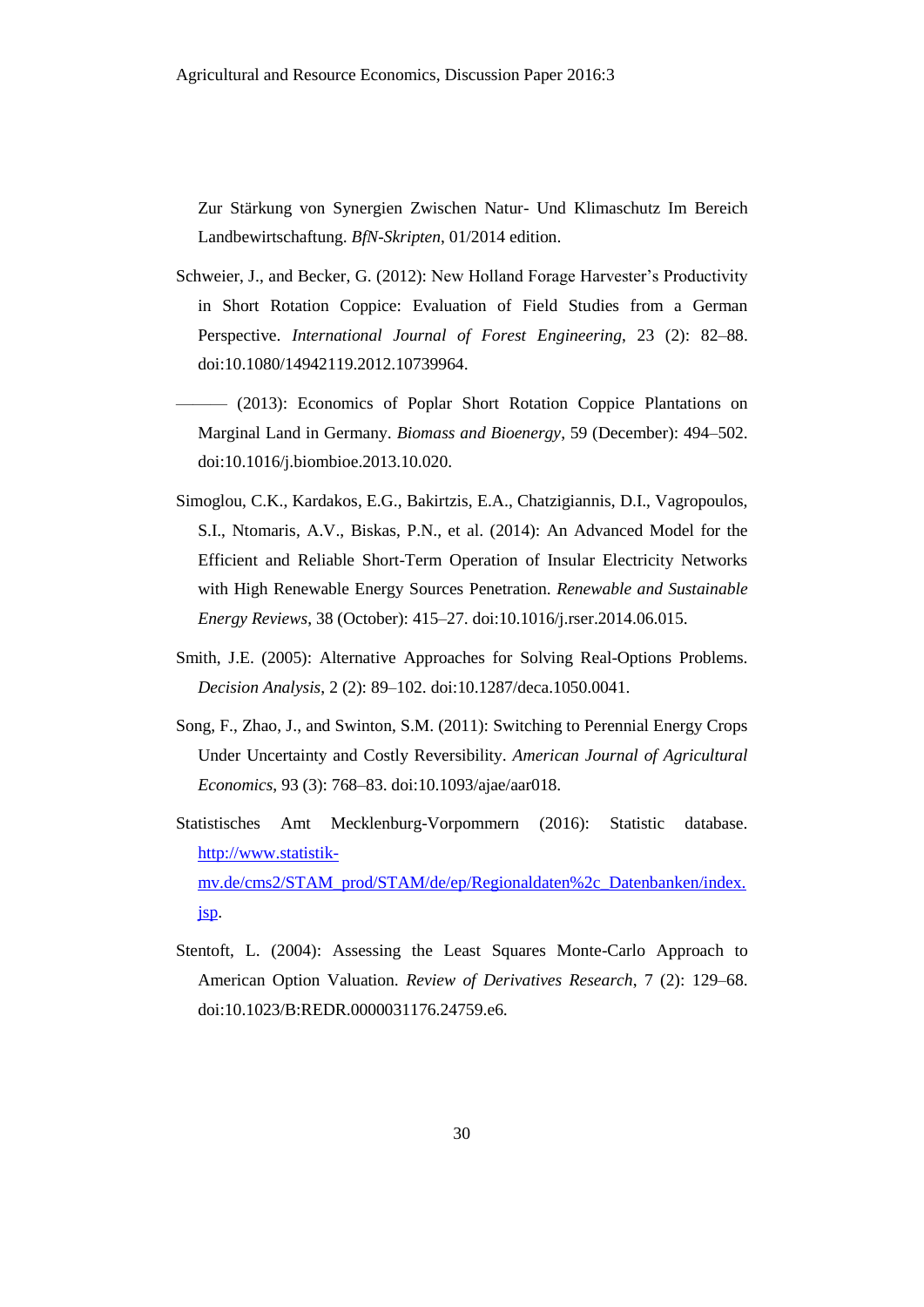- Strauss, C.H., Grado, S.C., Blankenhorn, P.R., and Bowersox, T.W. (1988): Economic Evaluations of Multiple Rotation SRC Biomass Plantations. *Solar Energy*, 41 (2): 207–14. doi:10.1016/0038-092X(88)90138-7.
- Trigeorgis, L. (1991): A Log-Transformed Binomial Numerical Analysis Method for Valuing Complex Multi-Option Investments. *Journal of Financial and Quantitative Analysis*, 26 (03): 309–26. doi:10.2307/2331209.
	- ——— (1996): Real Options: Managerial Flexibility and Strategy in Resource Allocation. MIT Press.
- Wolbert-Haverkamp, M. (2012): Miscanthus Und Pappelplantagen Im Kurzumtrieb Als Alternative Zum Klassischen Ackerbau — Eine Risikoanalyse Mittels Monte-Carlo Simulation. *Berichte über Landwirtschaft*, 90(2): 302-16.
- Wolbert-Haverkamp, M., and Musshoff, O. (2014): Are Short Rotation Coppices an Economically Interesting Form of Land Use? A Real Options Analysis. *Land Use Policy*, 38 (May): 163–74. doi:10.1016/j.landusepol.2013.10.006.
- Wossink, A., and Gardebroek, C. (2006): Environmental Policy Uncertainty and Marketable Permit Systems: The Dutch Phosphate Quota Program. *American Journal of Agricultural Economics*, 88 (1): 16–27. doi:10.1111/j.1467- 8276.2006.00836.x.
- Zhu, L., and Fan, Y. (2011): A Real Options–based CCS Investment Evaluation Model: Case Study of China's Power Generation Sector. *Applied Energy*, 88 (12): 4320–33. doi:10.1016/j.apenergy.2011.04.005.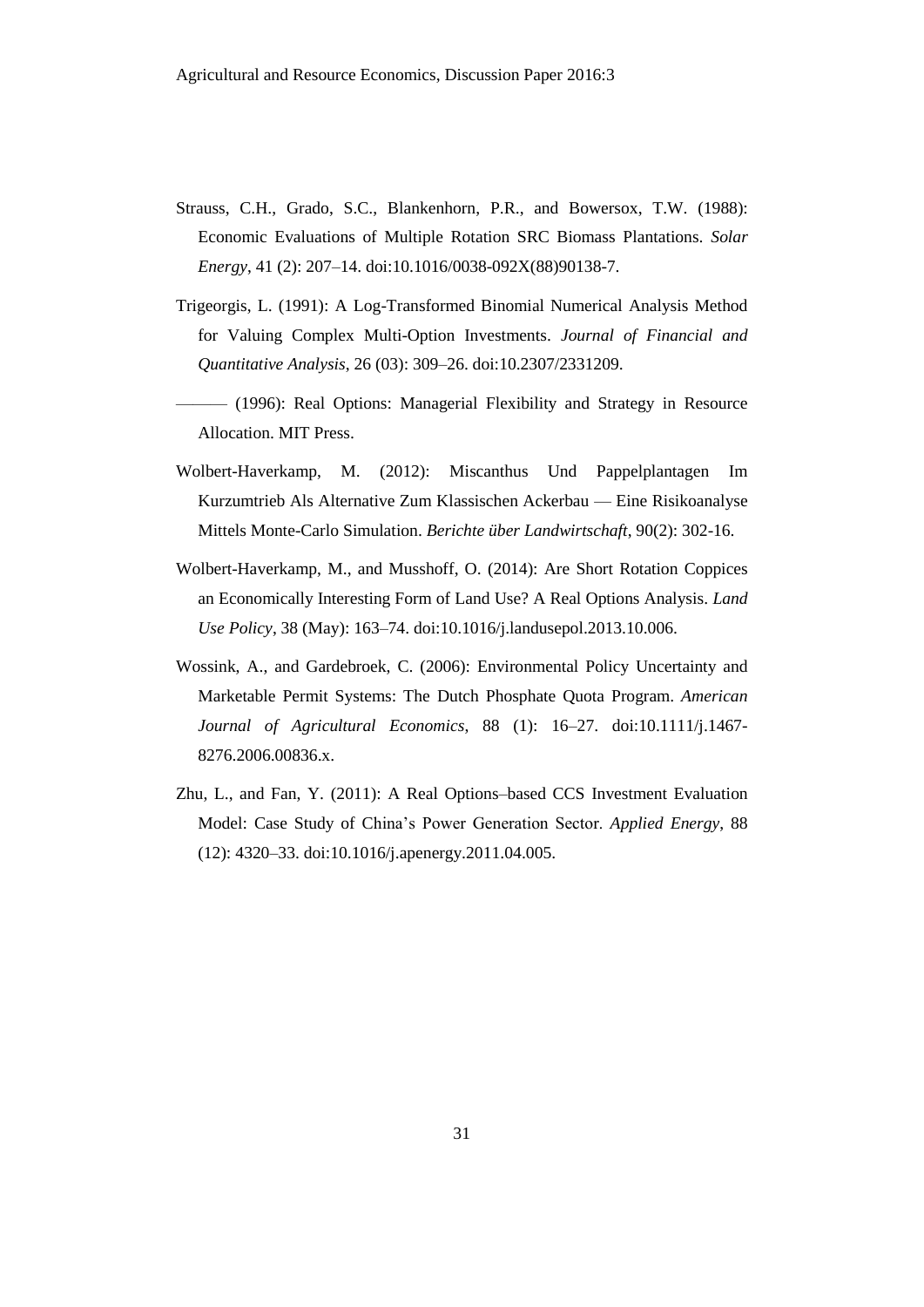## **Appendices**

| Parameter                                                      | Units                   | Assumed value |  |
|----------------------------------------------------------------|-------------------------|---------------|--|
| <b>Short-Rotation Coppice</b>                                  |                         |               |  |
| Labour requirements                                            | Labour units /<br>ha    | $\Omega$      |  |
| Planting costs                                                 | $\epsilon$ / ha         | 2875.00       |  |
| Biomass growth function                                        |                         |               |  |
| Multiplier for last year's biomass                             |                         | 1.54          |  |
| Constant increase per year                                     | t $DM/ha$               | 6.68          |  |
| Harvesting costs                                               |                         |               |  |
| Fixed costs a farm level                                       | €                       | 66.75         |  |
| Quasi-fixed costs for each plot                                | $\epsilon$ / ha         | 272.13        |  |
| Variable<br>depending<br>harvested<br>costs,<br>on<br>quantity | $\epsilon$ / t DM / ha  | 10.67         |  |
| MRP for logarithmic output price $(\ln P_t)$                   |                         |               |  |
| Starting value                                                 |                         | 3.92          |  |
| Average value                                                  |                         | 3.92          |  |
| Speed of reversion                                             |                         | 0.22          |  |
| Variance of Wiener process                                     |                         | 0.22          |  |
| Reconversion costs                                             | $\epsilon$ / ha         | 1400.00       |  |
| Density of trees                                               | Number of trees<br>/ ha | 9000          |  |
| Alternative agriculture                                        |                         |               |  |
| Net annual cash flow from traditional agriculture              |                         |               |  |
| Winter wheat                                                   | $\epsilon$ / ha         | 537.15        |  |
| Winter rapeseed                                                | $\epsilon$ / ha         | 460.64        |  |

### *Appendix 1. Data and parameters*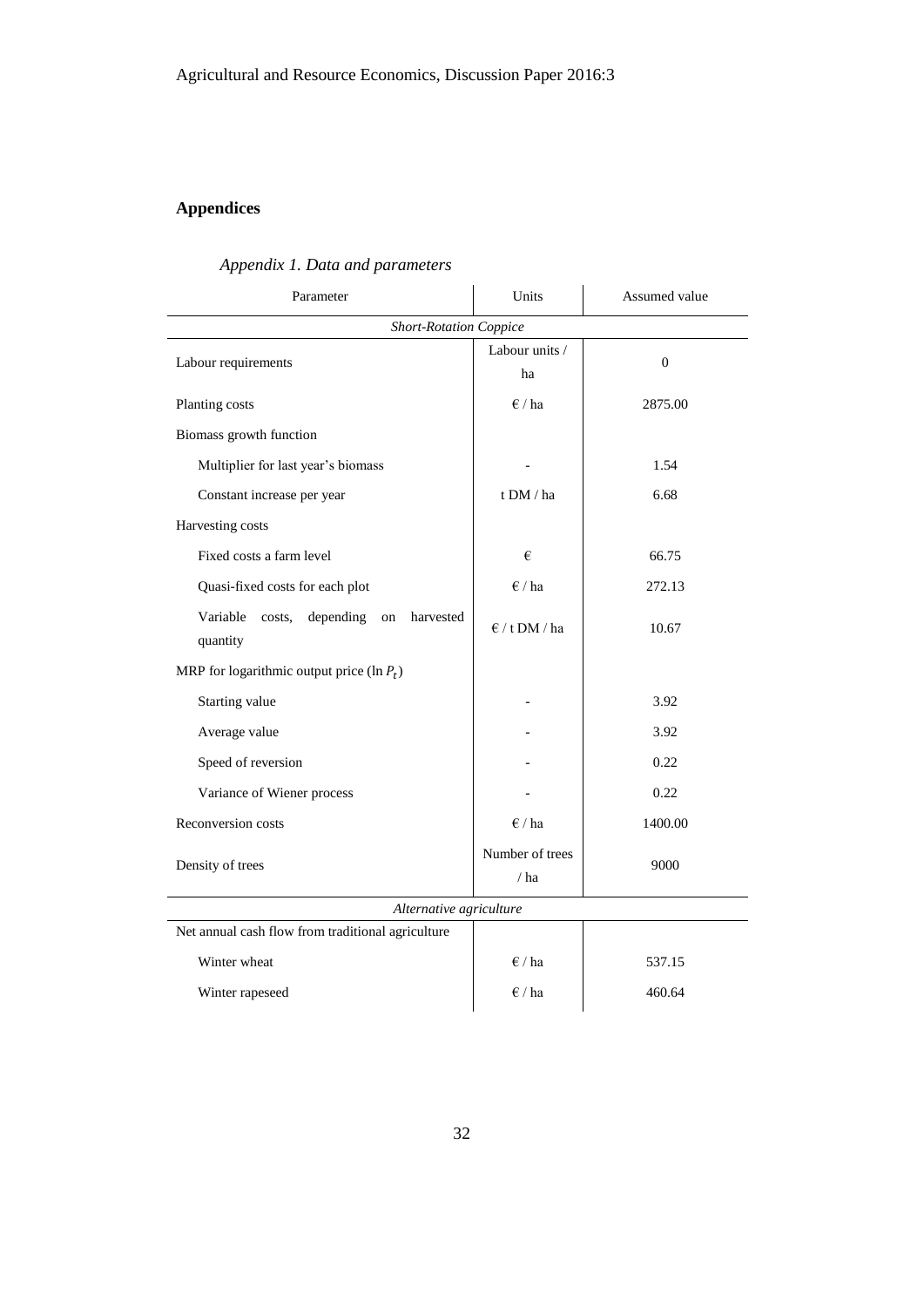| Set-aside land                            | $\epsilon$ / ha      | $-50.00$ |  |
|-------------------------------------------|----------------------|----------|--|
| Labour requirements <sup>9</sup>          |                      |          |  |
| Winter wheat                              | Labour units /<br>ha | 5.32     |  |
| Winter rapeseed                           | Labour units /<br>ha | 4.16     |  |
| Set-aside land                            | Labour units /<br>ha | 1        |  |
| Farm characteristics                      |                      |          |  |
| Land endowment <sup><math>10</math></sup> | ha                   | 100      |  |
| Labour endowment <sup>11</sup>            | Labour units         | 455      |  |
| Real risk-free discount rate              | $\%$                 | 3.87     |  |

*Source: based on Musshoff (2012); Faasch and Patenaude (2012); Wolbert-Haverkamp (2012); Pecenka and Hoffmann (2012); Schweier and Becker (2012); Kuratorium für Technik und Bauwesen in der Landwirtschaft e.V. (2016); Statistisches Amt Mecklenburg-Vorpommern (2016).*

Two elements in the parameterization are worth further comments. First, we take the yield function from Ali (2009), introduce some required parameters and regress from there a linear function for biomass stock that depends on previous year's stock. Second, based on Schweier and Becker (2012) and Pecenka and Hoffmann (2012), we derive harvesting cost separated by (a) costs at farm (fixed)

 $\overline{a}$ 

*<sup>9</sup>* Those include only field work and exclude management work, which is assumed to be limited per farm and hence have no effect on resources' distribution.

<sup>&</sup>lt;sup>10</sup> The assumption is based on the statistical data, according to which 20% of agricultural farms in 2010 in Mecklenburg-Western Pomerania operated on an area of 50 to 200 Ha (Statistisches Amt Mecklenburg-Vorpommern 2016).

<sup>&</sup>lt;sup>11</sup> Based on the assumption that initially 47.5% of land are devoted to winter wheat, 47.5% - to winter rapeseed, and 5% - to set-aside land. This endowment excludes management work and off-farm work; both are assumed to be limited per farm and hence have no effect on resources' distribution.